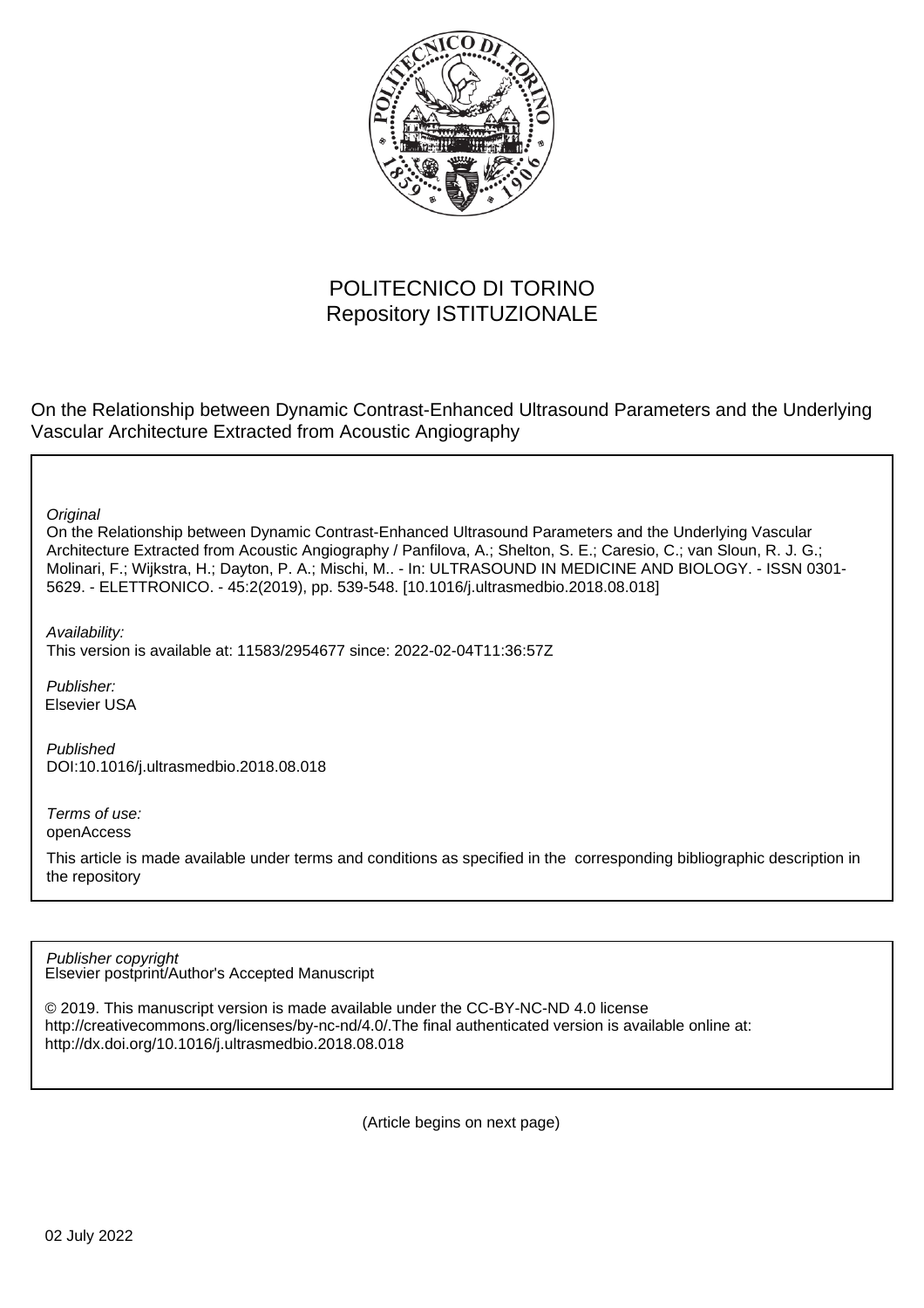# On the relationship between dynamic contrast enhanced ultrasound parameters and the underlying vascular architecture extracted from acoustic angiography

Anastasiia Panfilova<sup>a,∗</sup>, Sarah E. Shelton<sup>b</sup>, Cristina Caresio<sup>c</sup>, Ruud JG van Sloun<sup>a</sup>, Filippo Molinari<sup>c</sup>, Hessel Wijkstra<sup>a,d</sup>, Paul A. Dayton<sup>b</sup>, Massimo Mischi<sup>a</sup>

<sup>a</sup>Department of Electrical Engineering, Technical University of Eindhoven, Eindhoven, P.O.Box 513, 5600 MB Eindhoven, SPS Group, The Netherlands

<sup>b</sup>Joint Department of Biomedical Engineering, University of North Carolina at Chapel Hill and North Carolina State University, 152 MacNider Hall, Campus Box 7575,Chapel Hill, NC 27599, United States of America

<sup>c</sup>Politecnico di Torino, Torino Italy, Corso Duca degli Abruzzi 24, 10129 Torino, Italy  $d$ AMC University Hospital, Urology Dept, Amsterdam, Postbus 22660, 1100 DD Amsterdam, the Netherlands

# Abstract

Dynamic contrast-enhanced ultrasound (DCE-US) has been proposed as a powerful tool for cancer diagnosis by estimation of perfusion and dispersion parameters reflecting angiogenic vascular changes. This work aims at identifying which vascular features are mainly reflected by the estimated perfusion and dispersion parameters through comparison with Acoustic Angiography (AA). AA is a high resolution technique that allows quantification of vascular morphology. 3D AA and 2D DCE-US bolus acquisitions monitored growth of fibrosarcoma tumors in 9 rats. AA-derived vascular properties were analyzed

<sup>∗</sup>Corresponding Author: Anastasiia Panfilova, Department of Electrical Engineering, Technical Unversity of Eindhoven, De Groene Loper 19, Eindhoven, The Netherlands; Email, A.P.Panfilova@tue.nl; Phone, +31616070943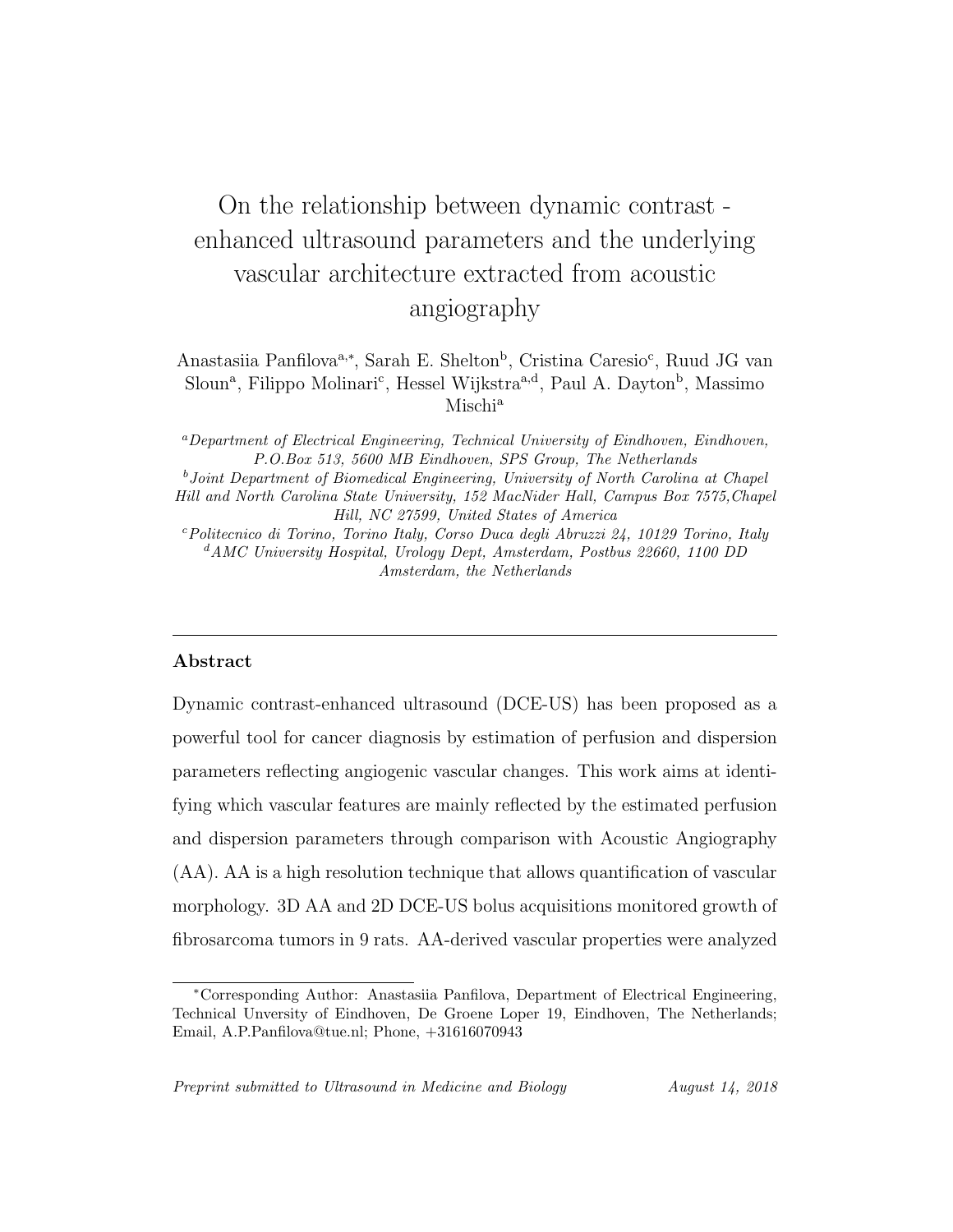along with DCE-US perfusion and dispersion in order to investigate the differences between tumor and control, and their evolution in time. AA-derived microvascular density and DCE-US perfusion showed good agreement, confirmed by their spatial distributions. No vascular feature was correlated with dispersion. Yet, dispersion provided better cancer classification than perfusion. We therefore hypothesize that dispersion characterizes vessels that are smaller than those visible with AA.

Keywords: Acoustic angiography, Dynamic contrast-enhanced ultrasound, Cancer, Dispersion, Perfusion, Ultrasound contrast agents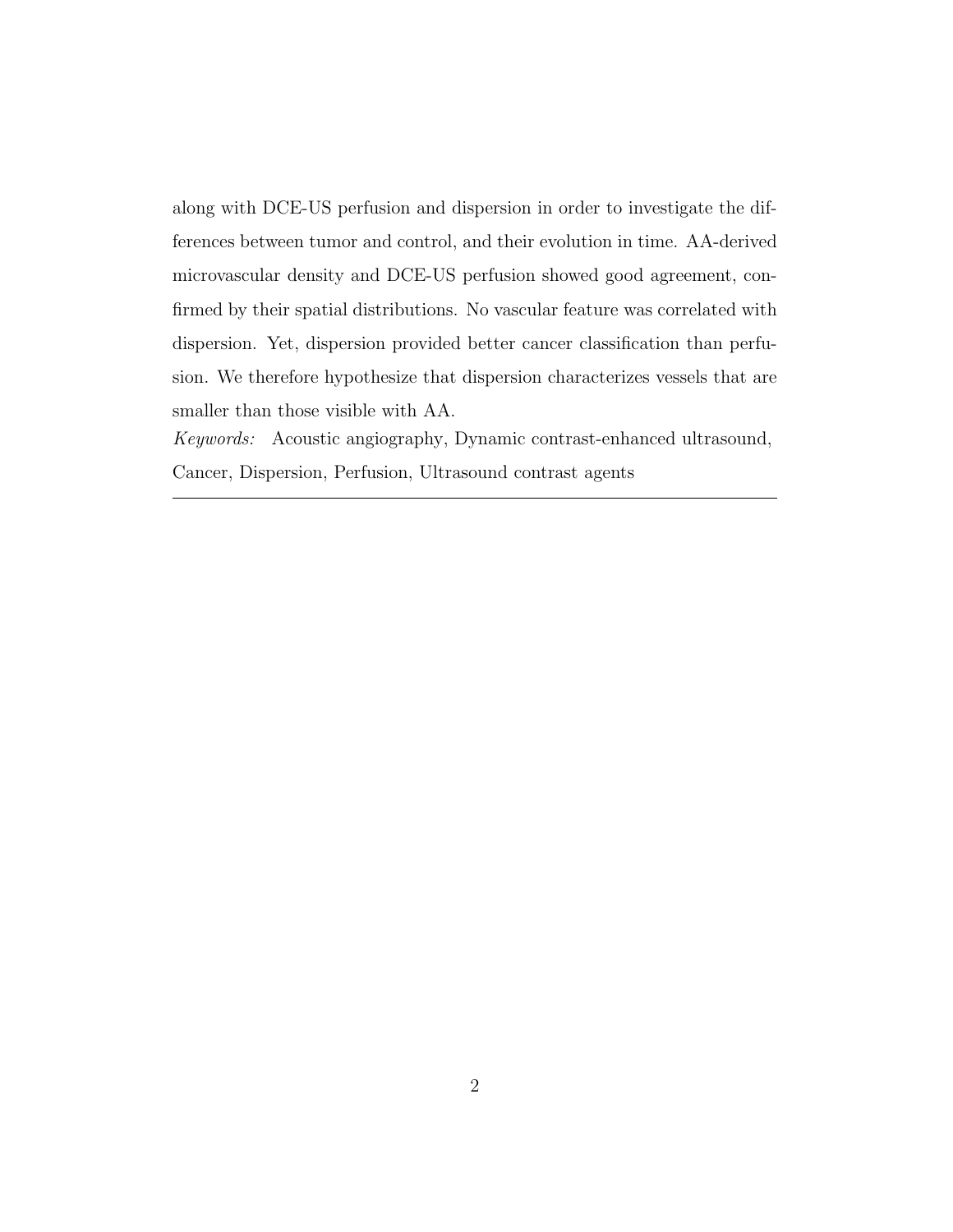#### Introduction

Malignant tissue shows a set of alterations from benign tissue that can be used as markers to detect it (Koumoutsakos et al., 2013). Of particular in- terest for cancer imaging are the altered vascular architecture and the conse- quent changes in blood supply. Angiogenic vessels grow to nourish the tumor and support its proliferation. These vessels have been found to be tortuous, to grow chaotically, without the typical vessel hierarchy, and with a high oc- currence of arteriovenus shunts. Many of these properties can be recognized with contrast-enhanced ultrasound techniques, which have shown promising results for distinguishing malignant tissue from benign (Brock et al., 2013; Gessner et al., 2013; Kuenen et al., 2013b, 2011; Mischi et al., 2012; Quaia, 2011; Shelton et al., 2015).

 Dynamic contrast-enhanced ultrasound (DCE-US) captures the contrast- agent passage through the vascular bed after its injection in the patient's bloodstream. Specifically, it registers the local evolution of gray-level inten- sity at each pixel, referred to as the time intensity curve (TIC), which reflects the varying ultrasound contrast agent (UCA) concentration. The recorded intensities are then converted into UCA concentration with a linearization function specific to the employed ultrasound scanner (Rognin et al., 2008), yielding an indicator dilution curve (IDC) for every pixel in the video. Vari- ous characteristics of IDCs have been proven to be useful for distinguishing malignant from benign tissue (Mischi et al., 2012).

 Several approaches have been adopted to extract information from IDCs derived from DCE-US bolus acquisitions. Some heuristic features of the IDCs, such as the wash-in time and the peak intensity, are related to cancer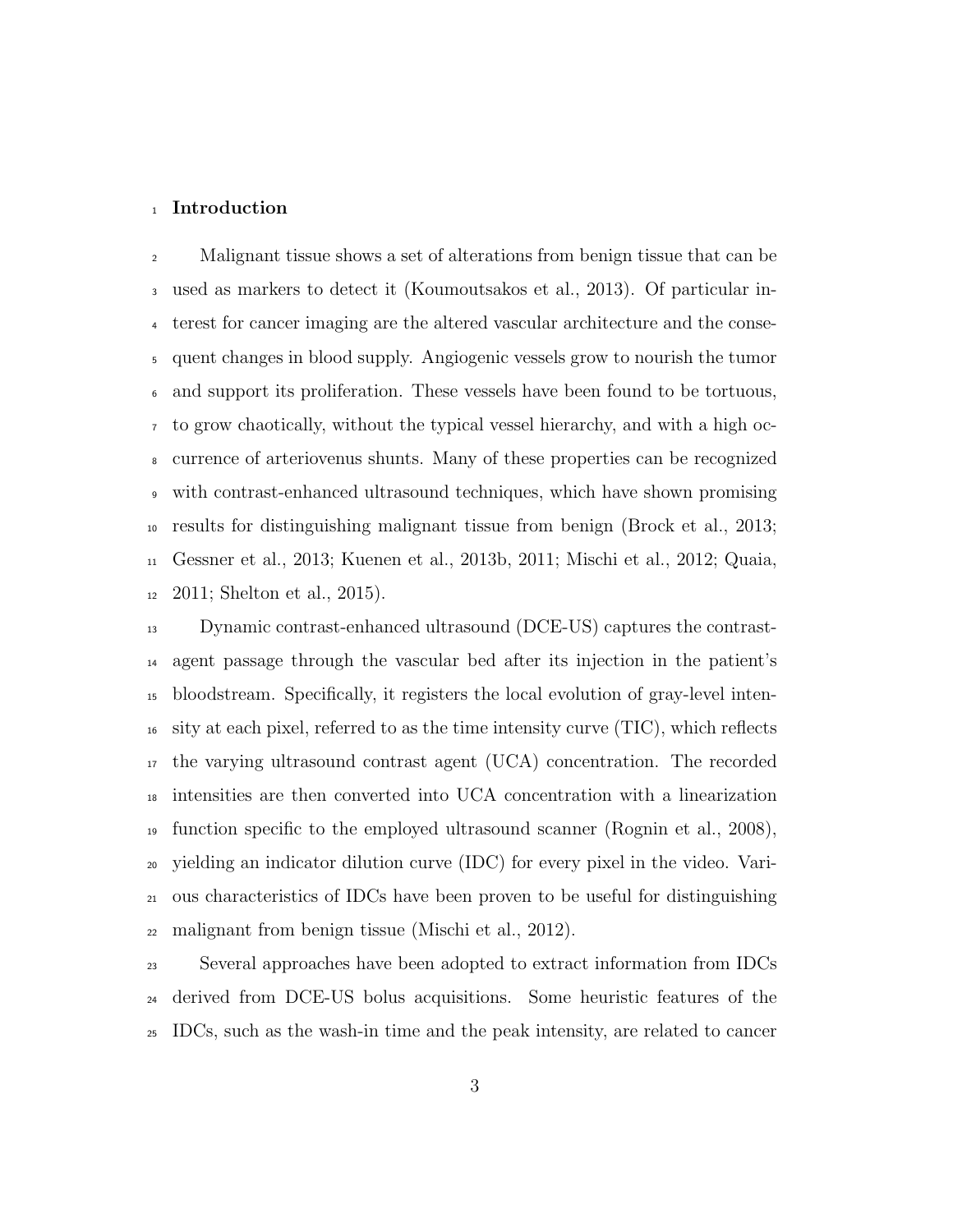(Mischi et al., 2012; Zhao et al., 2010). Multiple other techniques employ IDC fitting by analytical models, such as the lognormal, gamma, and local density random walk (LDRW) model (Strouthos et al., 2010). Functional parameters of the curves (e.g. area-under-the-curve) are extracted and dis- played in colormaps, aiming to obtain a clearly distinguishable malignant region. All these approaches mainly attempt to quantify perfusion, which is motivated by the presence of ample arteries feeding the tumor, increased microvacular density (MVD), and presence of arteriovenous shunts. Despite this, clinical evidence has shown that cancerous lesions in the prostate can also be iso- or hypo-perfused (Brock et al., 2013). Indeed, it is known that tumor tissue has higher resistance to blood flow (Narang and Varia, 2011). This induces a couterbalancing factor that complicates predictions about the level of blood supply within the tumor, as compared to surrounding tis- sue (Cosgrove and Lassau, 2010). Furthermore, the MVD inside the tumor can be strongly heterogeneous, creating highly perfused regions as well as hypoxic, avascular regions. Therefore, assessment of perfusion alone is in- sufficient for reliable cancer diagnostics. These findings have motivated the development of contrast ultrasound dispersion imaging (CUDI), a method which enables assessment of UCA dispersion, in addition to quantification of perfusion (Kuenen et al., 2011; Mischi et al., 2012).

 CUDI aims at quantifying the UCA dispersion due to the architecture of the vascular tree and complex multipath trajectories available for UCA transport. The main hypothesis that lies in the foundation of the method states that dispersion reflects structural vascular changes induced by angio-genesis. The first CUDI approach involved modelling of the IDCs in time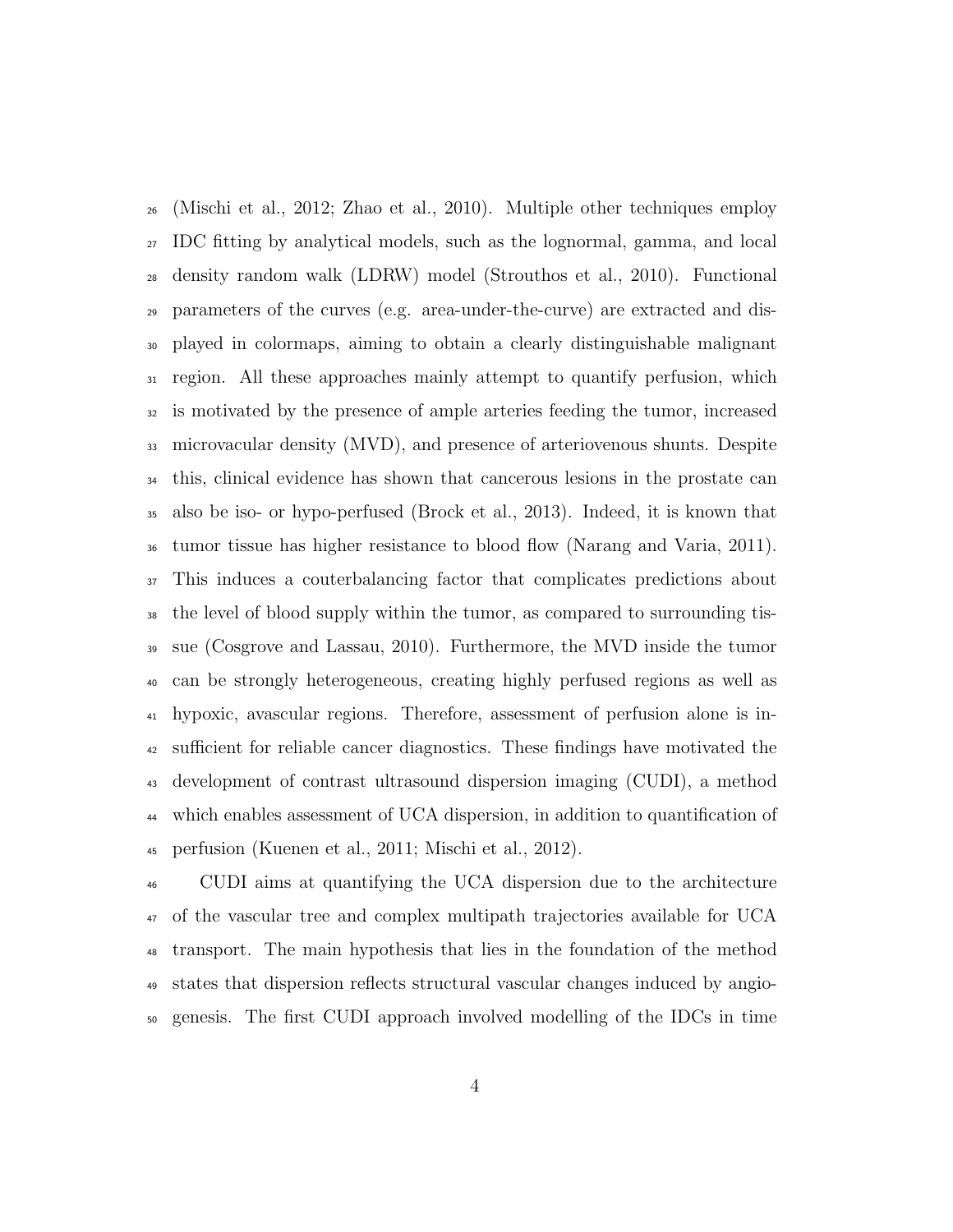domain with a LDRW model and extraction of a dispersion-related parame- ter from the fitted model (Kuenen et al., 2011). An important complication associated with this approach was poor signal to noise ratio, hindering the fitting procedure and decreasing its reliability. This problem has been mit- igated by spatiotemporal similarity analysis (Kuenen et al., 2013a; Mischi et al., 2012). In a promising implementation, this approach involves calcu- lation of an average correlation coefficient measuring the similarity of a TIC at a pixel and its surrounding pixels (Kuenen et al., 2013b). A theoretical description of the problem within the framework of the LDRW model has shown that the correlation coefficient between IDCs is monotonically related to the dispersion coefficient (Kuenen et al., 2013a). Moreover, this approach has demonstrated its superior performance compared to perfusion-related parameters at localizing prostate cancer in a clinical setting (Kuenen et al., 2013b). This method has been validated against cell differentiation reflected with the Gleason score for prostate cancer (Schalk, 2017). Another study identified that regions of low dispersion correlated with those of high MVD,  $\sigma$  quantified by immunohistology (Saidov et al., 2016). However, in this study detailed chatacterization of the vascular architecture (e.g. tortuosity and vessel size) was not available.

 Acoustic angiography (AA) can provide accurate characterization of the vascular architecture: it is a high-resolution technique, capable of imaging individual microvessels (Gessner et al., 2013; Shelton et al., 2015). AA per- mits imaging vessels at a high resolution of 100-200 µm at 2 cm depth with minimal signal from tissue. While transmitting ultrasonic waves at frequen-cies in the order of a few MHz, close to the UCA bubble resonance frequency,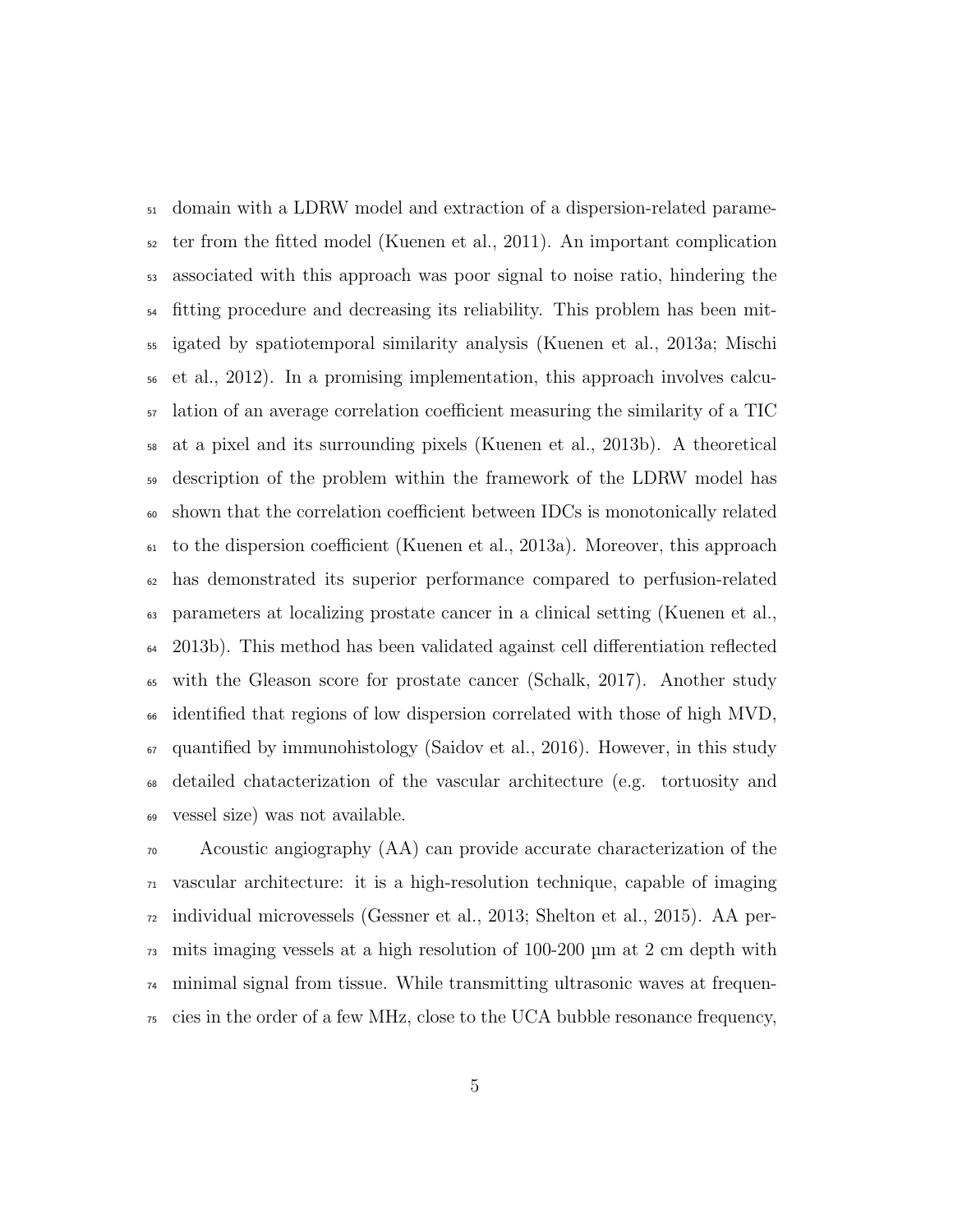it records the nonlinear response of the contrast agents in a high frequency  $\pi$  range centered at 30 MHz. This technique grants the possibility to quantify vessel density and morphology measures such as the sum of angles metric (SOAM) and distance metric (DM) (Rao et al., 2016; Shelton et al., 2015). These parameters have been reported to be significantly different for malig- nant and benign tissue (Gessner et al., 2013; Shelton et al., 2015). Thereby, <sup>82</sup> AA gives the opportunity to validate whether these features are reflected in DCE-US due to the different character of UCA perfusion and dispersion in 84 these vessels.

 The aim of this work is to determine whether DCE-US is able to char- acterize the underlying vascular architecture. It involves DCE-US and AA <sup>87</sup> imaging of fibrosarcoma tumors and control regions in a longitudinal study of 9 rats. AA and DCE-US acquisitions were performed every 3 days, at 4 time points, starting with the day when the tumors could be palpated. An overall comparison of the tumor's and control's vascular properties was performed. Additionally, a longitudinal study of these properties was conducted, aiming to find similar trends in features extracted from the two different techniques of DCE-US and AA.

### Materials and Methods

#### Rat Models

 Fibrosarcoma tumor implantation was performed in rats according to a previously applied protocol (Streeter et al., 2011). The tumor models were established from propagated tumor tissue provided by the Dewhirst Lab at Duke University. Before surgery the (Fischer 344) rats were anesthetized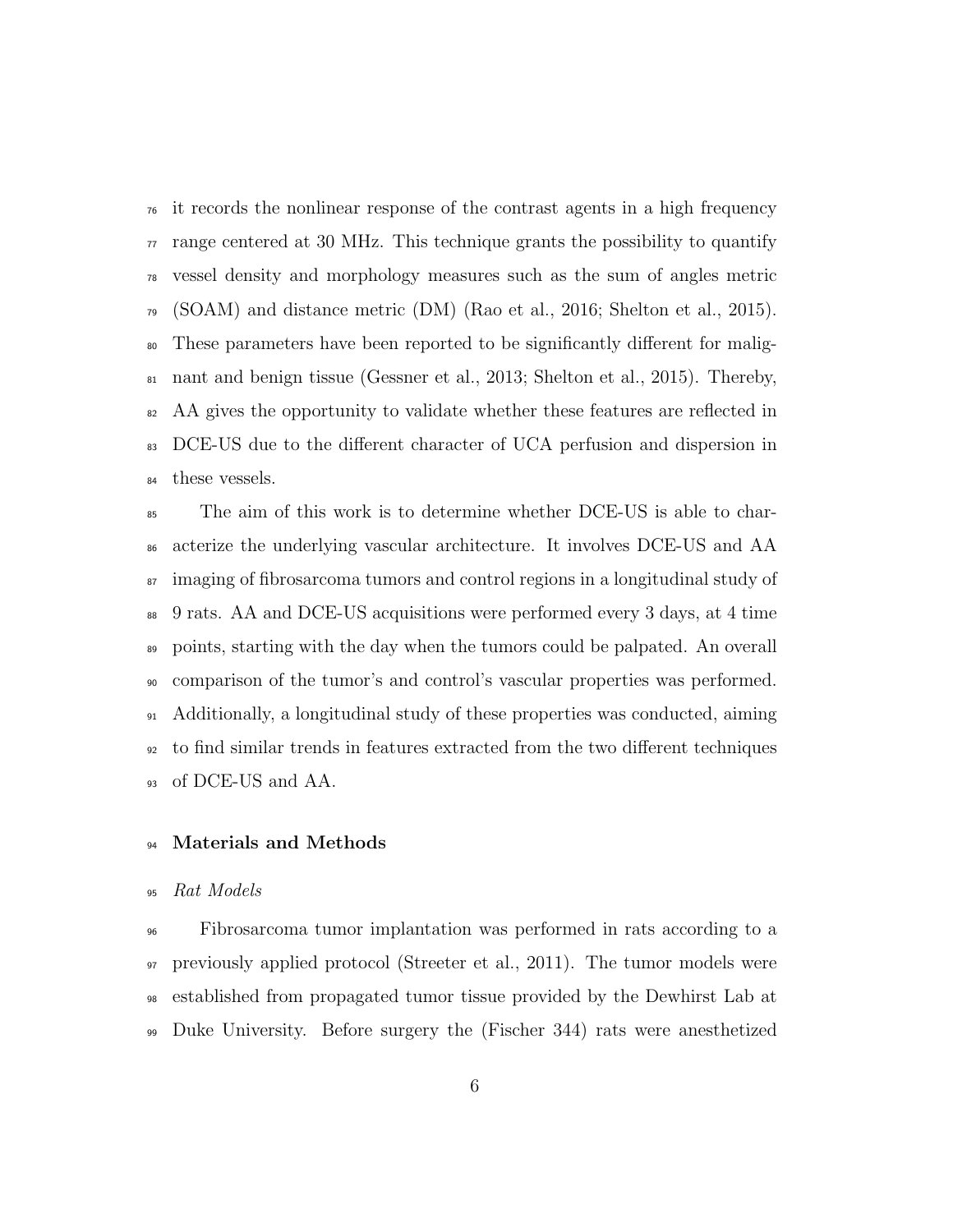with isoflurane; their left flank was then shaved and disinfected. An incision  $101~(\sim 2~\mathrm{mm})$  was made above the quadriceps muscle, and a sample of tumor tissue ( $∼ 1 mm<sup>3</sup>$ ) was positioned under the skin. The incision was closed with 1-2 staples. This procedure was performed at 3 different time points with 9 rats in total. Rats belonging to the same series were operated on the same day.

 On day 8 after implantation, the first ultrasound acquisition was per- formed if the tumors were palpable. Otherwise, we waited for 2-3 days for subsequent assessment. When the tumors were palpable, UCA was injected in the rats' tail vein through a 24 gauge catheter while the animals were anes- thetized with vaporized isoflurane in oxygen. DCE-US was performed on the tumor-bearing flank for assessment of perfusion and dispersion. The AA ac- quisition protocol immediately followed the DCE-US acquisition to minimize the amount of time each animal spent under anesthesia. The beginning of the DCE-US and AA acquisitions were different between the series, start- ing with day 8, day 11, and day 13, respectively. For all but one animal, subsequent imaging acquisitions were performed with an interval of 3 days, amounting to 4 time points in total. One rat was an exception since we were not able to inject the contrast (for both modalities) in its tail vein, and managed to image only at the first and third time points. All experiments were performed at the University of North Carolina at Chapel Hill, approved by the Institutional Animal Care and Use Committee at the University of North Carolina at Chapel Hill.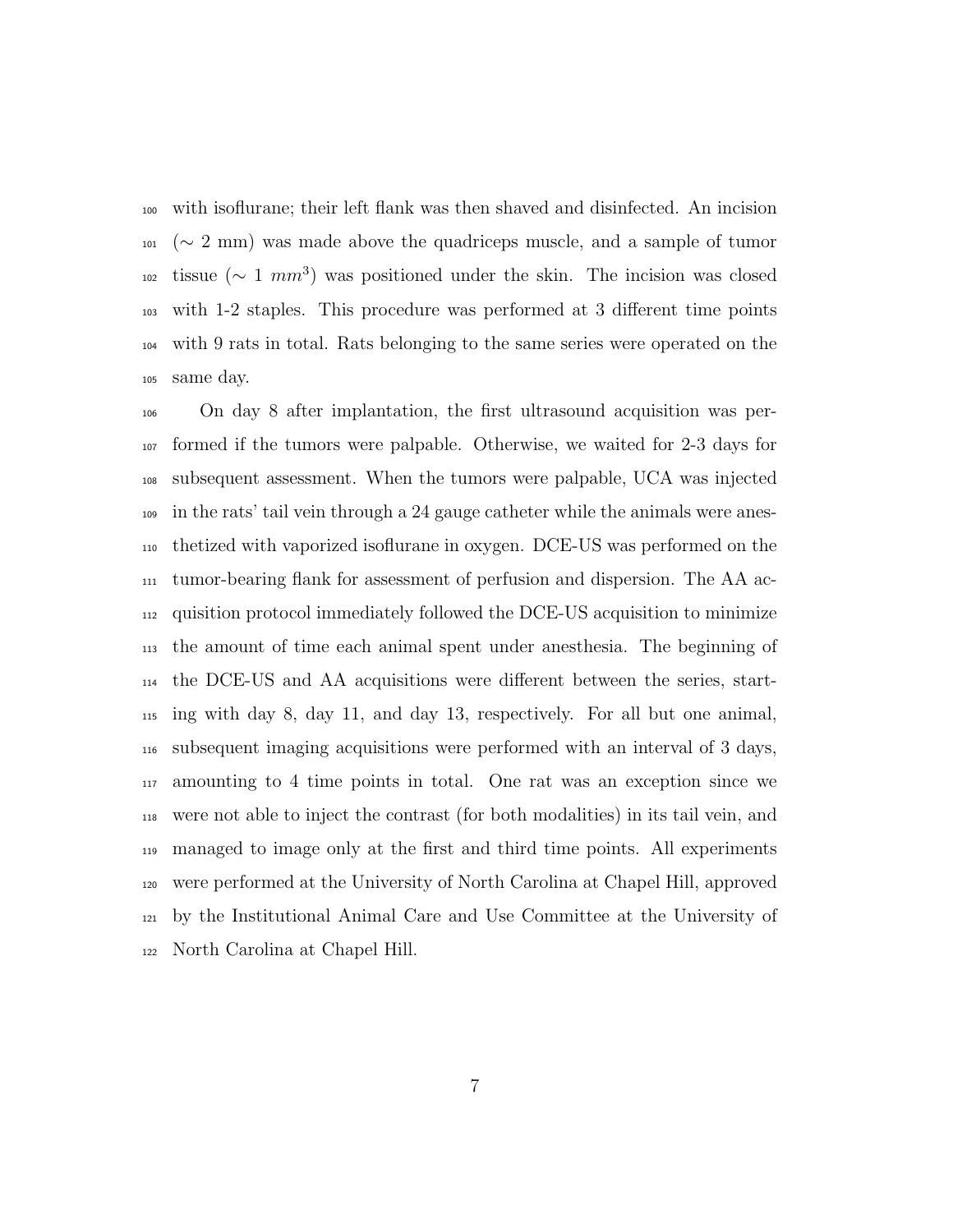#### Image acquisition

# DCE-US bolus injection protocol

 $A UCA$  bolus of  $2 \times 10^8$  microbubbles was injected in the rats' tail vein. The contrast agent used in this study was made in-house; it has a lipid shell and perfluorcarbon core, similar to Definity<sup>®</sup> (Latheus Medical Imag- $_{128}$  ing/U.S.A, N. Billerica). A 15L8-S probe was utilized with a Siemens Se- quoia scanner in Cadence Pulse Sequencing mode at an insonifying central frequency of 7 MHz. The acquired DCE-US recordings were stored in DI-COM format.

#### AA continuous infusion protocol

 A continuous infusion of microbubbles was administered using a syringe <sup>134</sup> pump (PHD 2000, Harvard Apparatus) at a rate of  $1.5 \times 10^8$  microbubbles per minute. AA imaging was performed with a dual-frequency single-element transducer transmitting at 4 MHz, and receiving around 30 MHz. The 3D AA images were acquired plane by plane, with a step size of 100 µm.

#### DCE-US bolus data processing

#### Preprocessing

 All the bolus recordings were filtered with a Gaussian filter, as previously performed in (Mischi et al., 2012), using a kernel of 0.13 mm equal to 1.6 pixels. This value improved the signal-to-noise-ratio at the cost of additional spatial correlation between TICs at neighbouring pixels. The TIC power of every pixel was evaluated as the root mean square of the TIC after the baseline was removed. Regions with a level of TIC power below -22 dBs of the maximum TIC power over all images were excluded from further analysis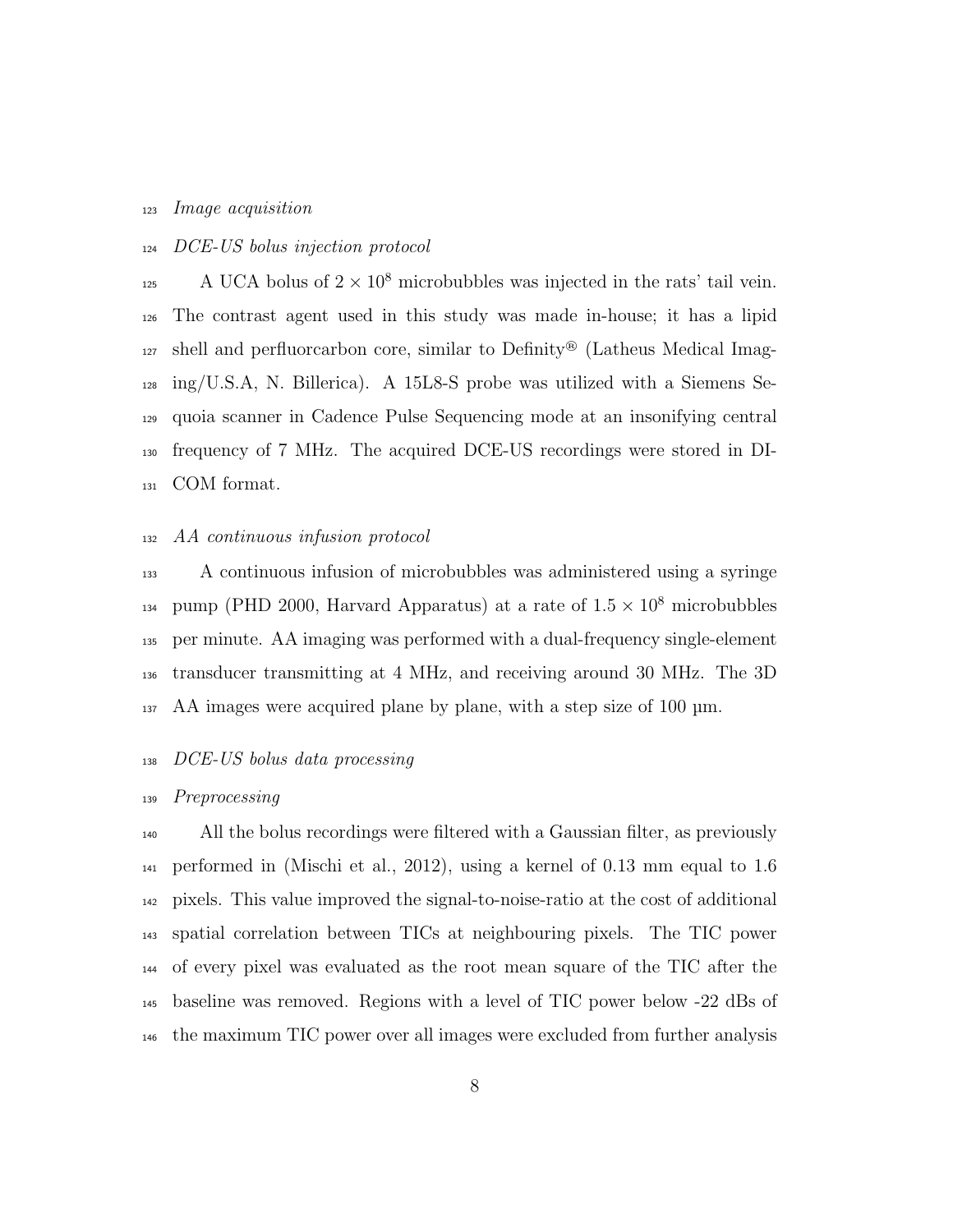(shown in black in Fig. 1 a.). This limited the effect of random noise on the parameters of interest (Kuenen et al., 2014). Characteristic of DCE-US is multiplicative noise: noise proportional in its power to the signal amplitude. By eliminating regions with low TIC power, we avoided erroneous parameter estimation from regions with low signal power where random noise dominates. After this, the intensity values of the remaining regions were linearized by inverting the logarithmic compression function implemented in the adopted scanner, yielding the IDCs.

#### Assessment of dispersion

 An average correlation coefficient was calculated for every pixel between its own IDC and those at its surrounding pixels within a ring-shaped kernel (Mischi et al., 2012) with an inner radius of 0.6 mm and an outer radius of 2 mm. The inner radius was chosen equal to the lateral resolution of the preprocessed bolus recordings at ∼ 2 cm depth as identified with local autocorrelation analysis. Details about the latter procedure can be found in (Mischi et al., 2012). The lateral resolution was taken as a reference since it was worse than the axial resolution. The outer radius of the kernel was set equal to the size of 2 mm, which a tumor can usually reach without neovascularization (Folkman, 1971). The time window over which the IDCs were correlated to each other was selected to maximize the area under the receiver operating characteristic curve for tumor classification, resulting in a value of 17 seconds as proposed in previous work (Panfilova et al., 2016). This  $_{169}$  is the only informative segment of the IDC (Fig. 2) due to early recirculation, as often observed in small animals (Stapleton et al., 2009). In this work, the beginning of the analyzed time window was set with 3 seconds before the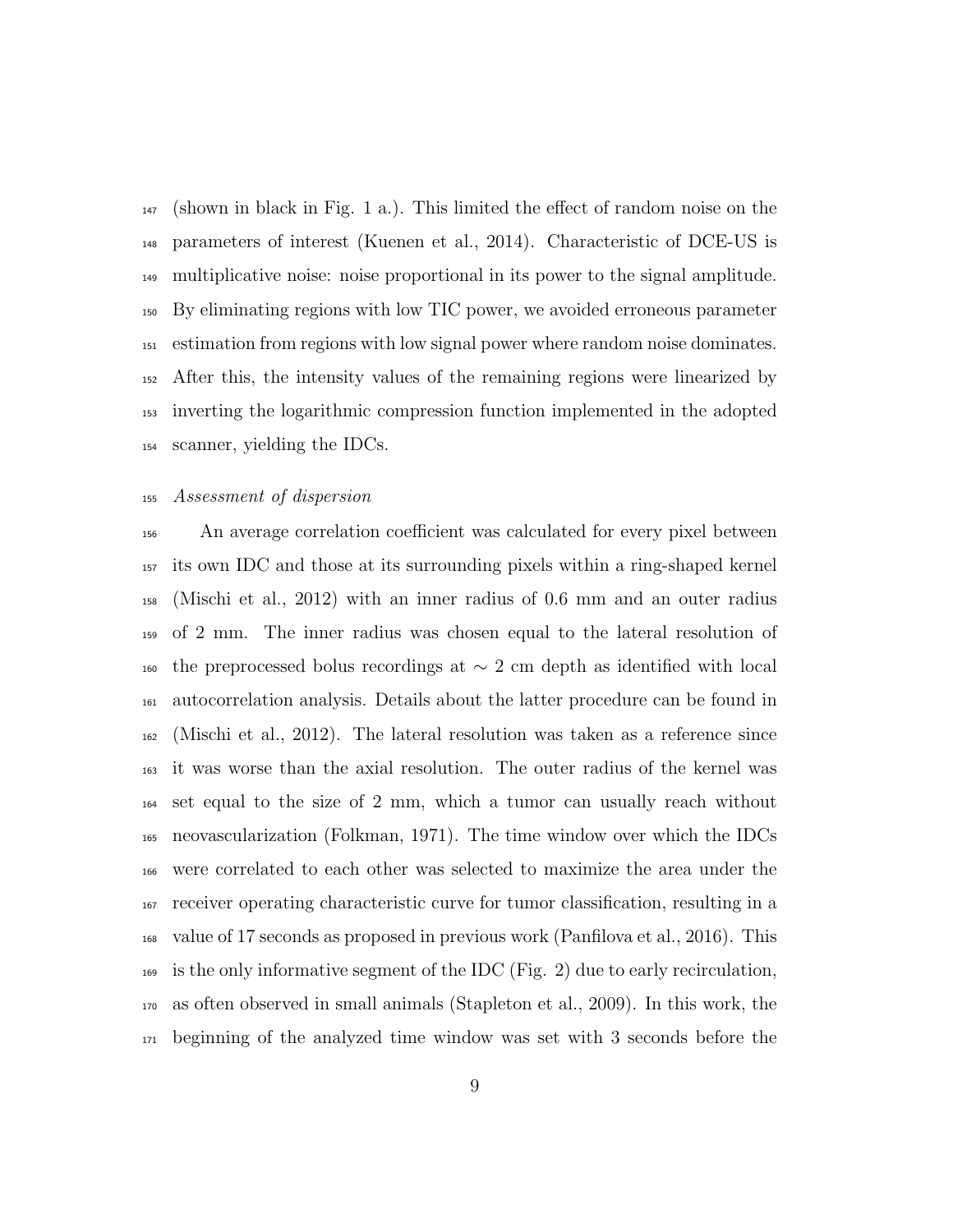appearance time, ensuring the wash-in phase to be entirely captured.

#### Assessment of perfusion

 Wash-in-rate was adopted to assess perfusion and computed as the slope of a line fitted to the IDC in the 2-second interval after appearance time, as illustrated in Fig. 2. The value of 2 seconds was chosen to reflect the rise of UCA concentration in the initial part of the IDCs in all acquired clips.

AA data processing

 The AA volumes were interpolated to reduce the inter-plane distance to 50 microns and make the pixels isotropic. Visible vessels were manually seg- mented and characterized in terms of vessel dimensions: vessel length (VL) and mean radius (MR). VL was computed as the length of the vessel segment identified between successive branching points, and MR was computed as the mean radius of this vessel segment along its length. Vessel tortuosity was as- sessed with the distance metric and the sum of angles metric (Bullitt et al., 2003). The DM was computed as the ratio of vessel length to the Eucledian distance between its beginning and end. The SOAM was calculated as the sum of angles between successive points on the vessel centerline divided by VL, using the same formula as in (Bullitt et al., 2003), but excluding the torsional angle. Besides these individual vessel properties, MVD was calcu- lated as a global characteristic of the tumor at a given timepoint, defined as the number of visible vessel segments divided by tumor volume. The volume vascular density (VVD) was computed with a moving 3D isotropic kernel in the central slice of the tumor (∼ 1 mm in thickness). Otsu's method (Vala and Baxi, 2013) was used to select a threshold to separate noise from vessel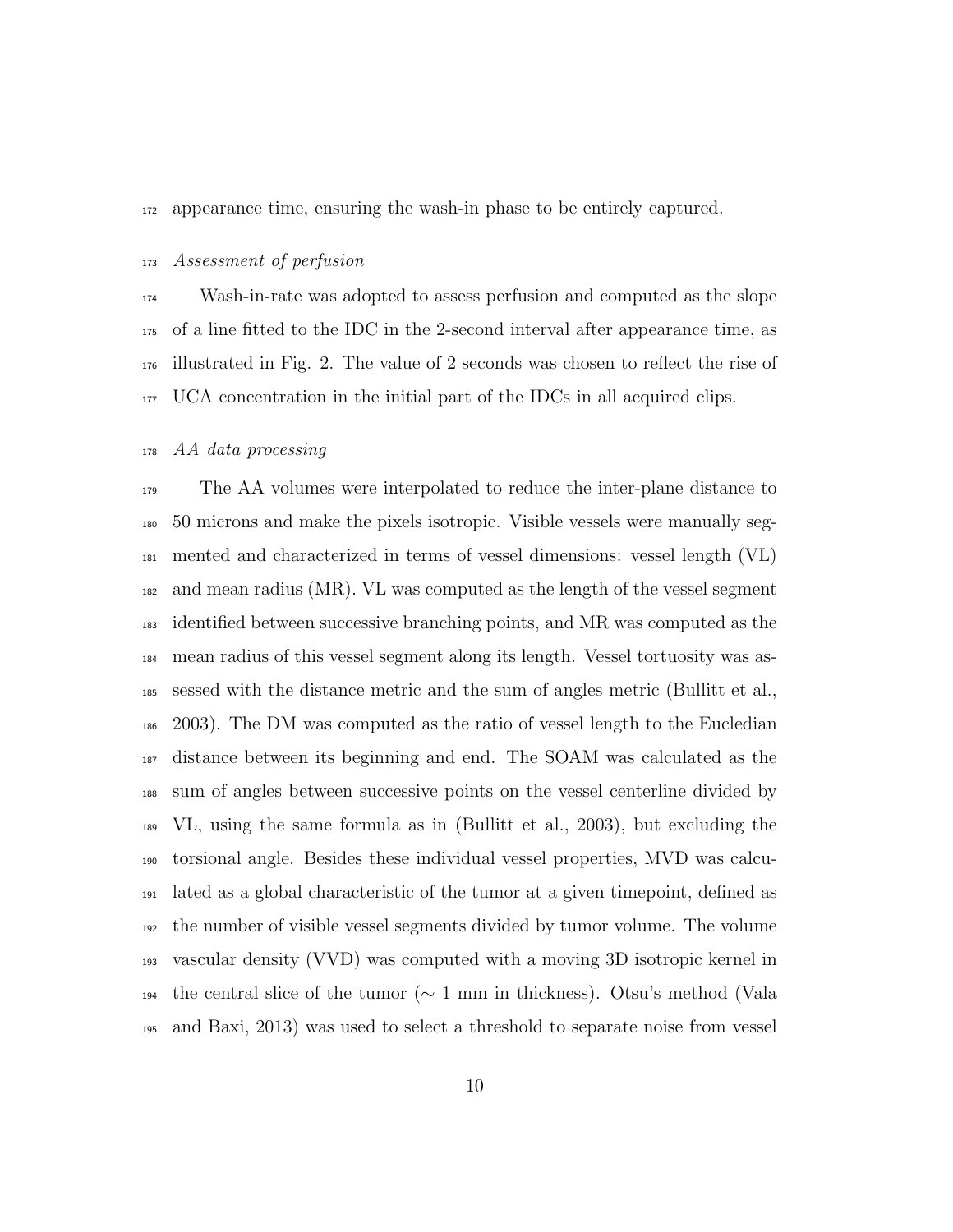signal within the central slices; the percentage of pixels with vessel signal from the overall number of pixels in the 3D kernel was calculated.

#### Statistical analysis

 The DCE-US parameters were spatially downsampled by a factor 7 in both directions, equal to the resolution of the preprocessed images. This was performed to exclude spatial correlation and prepare the data for the statistical tests that require sample independence.

#### Comparison between tumor and control

 Dispersion and perfusion values were divided into two groups. The tumor group was composed of the manually selected tumor regions (inside the red contour, Fig. 1 a.) from all rats at all time points binned together. The control group was taken from pixels outside the tumor contour, dilated by  $_{208}$  ~ 1 mm (in blue, Fig. 1 a.). The region between the red and blue contour was excluded from analysis to avoid erroneous pixel assignment to tumor or control, since DCE-US information was not considered sufficiently com- prehensive for such accurate tumor delineation, as required by e.g. ablation therapy and surgery. The AA parameters were extracted in a similar fashion: vessels were taken from within the tumor region and outside it in the same flank (Fig. 3). Vessel segments on the border of the selected contour, whose belonging to a tumor or control group was debatable were disregarded from analysis.

 An Anderson-Darling goodness of fit hypothesis test was performed on all the parameter distributions to check for data normality. Since all the dis-tributions were identified as non-Gaussian, a Mann Whitney non-parametric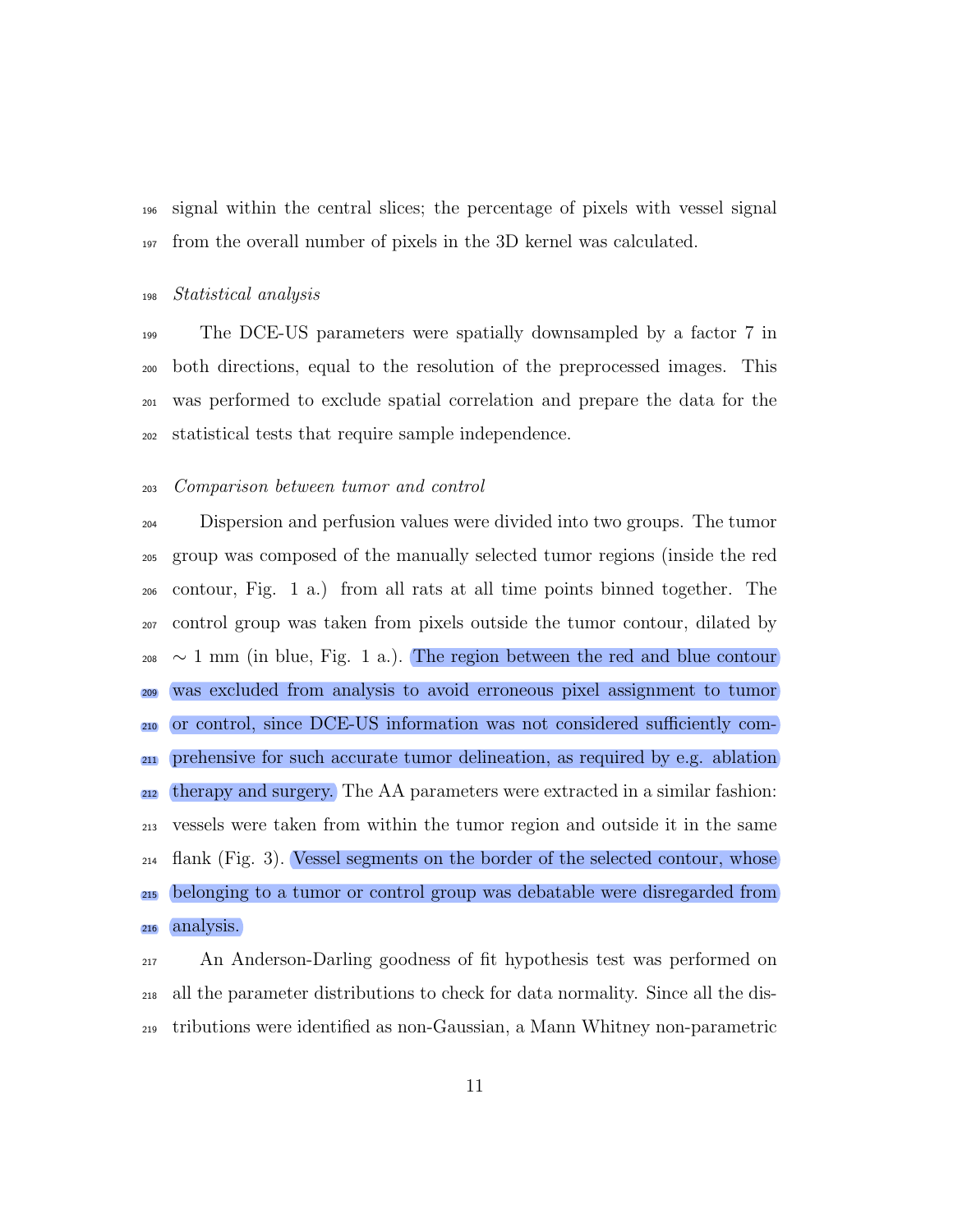test was performed to establish the significance (p-value) of the difference between tumor and control. No additional subsampling or upsampling was performed to make the control and tumor data sets balanced, since the Mann Whitney test can be applied to data sets with distributions of different size  $_{224}$  (Mann and Whitney, 1947).

 The Cohen's d was used as a measure of the 'effect size' (Sullivan and Feinn, 2012) that the tumor has on the underlying vasculature, calculated as the difference between the means of two distributions divided by the standard deviation of the control. The values of the Cohen's d term allow to classify the difference between two distributions according to 4 categories: small, medium, large, and very large for values of 0.2, 0.5, 0.8, 1.3, respectively.

#### Longitudinal study of tumor and control

 A longitudinal study of the tumor evolution was performed with the Kruskall-Wallis post hoc test, evaluating the differences among the distribu- tions of dispersion and perfusion, and vascular features of tumor and control at 4 time points. The Kruskall-Wallis test (Kruskall and Wallis, 1952) does not require equal sample sizes, which is an advantage considering that our data set is unbalanced and incomplete: data is missing for one tumor at two time points as well as control at several time points for the large tumors. Moreover, the number of visible vessels is different for every image acquisi- tion. For all rats, all parameter values were binned together according to the time point of the acquisition.

 The statistic test calculation is influenced by the number of observations and can result in different outcomes for different sample sizes (Kruskall and Wallis, 1952). Since the number of pixels provided more samples for disper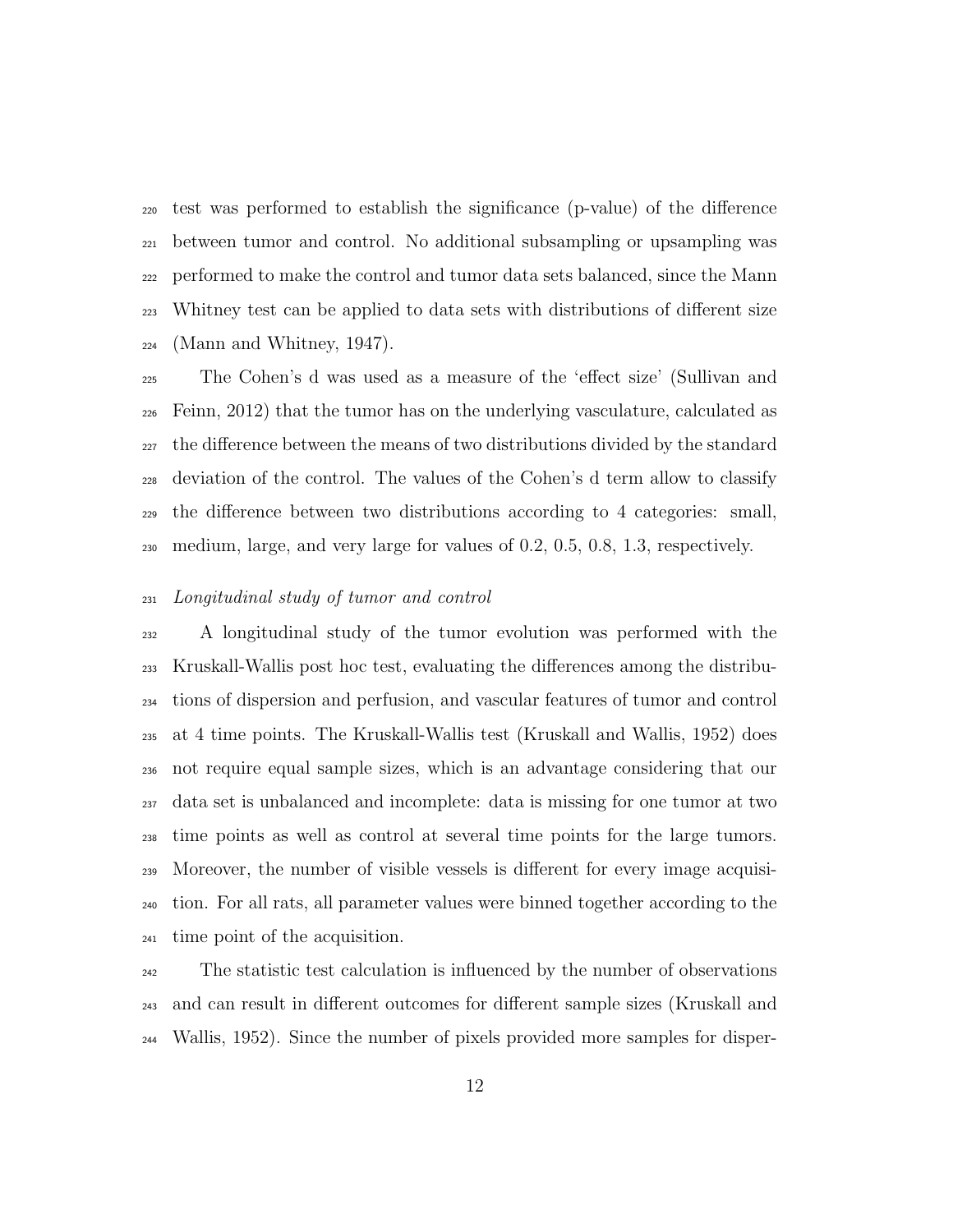sion and perfusion compared to the number of vessels extracted with AA, these pixels were randomly subsampled to yield the same number of samples as vessels per each representative dataset of tumor and control at each time point. The only parameter that remained different in terms of group size is the MVD; being a global parameter that characterizes the entire tumor and control at a specific time point.

 After the post-hoc tests were performed, the Pearson correlation coeffi- cient was computed between the medians of the parameters showing similar longitudinal trends.

#### Mapping of vascular properties on the bolus acquisition plane

 During the DCE-US bolus acquisistions the operator always tried to im- age the largest cross-section of the tumor, and keep the same orientation of the probe as used for AA. However, it was noticed that these precautions were not sufficient to reliably identify the DCE-US plane within AA: even a 259 movement of the order of  $\sim$  1 mm alters the imaged vascular pattern of a tu- mor. It was noticed that the perfusion maps highlight larger vessels, clearly visible in the AA (Fig. 2 b. and d.). These vessels were used as markers to locate the bolus recording plane in the AA volume. For this, a dedicated tool was developed, allowing to freely scroll through the AA volume planes and change their orientation.

 The selection of the plane was performed by visual inspection, choosing an image containing as many as possible vessel markers present in the perfusion 267 maps. A slice in the AA volume of  $\sim$  1 mm thickness was selected and an extention of the skeletonization algorithm described in (Meiburger et al.,  $269 \quad 2016$ ) was applied to extract MVD (Fig. 2 e.), MR (Fig. 2 f.), VL, and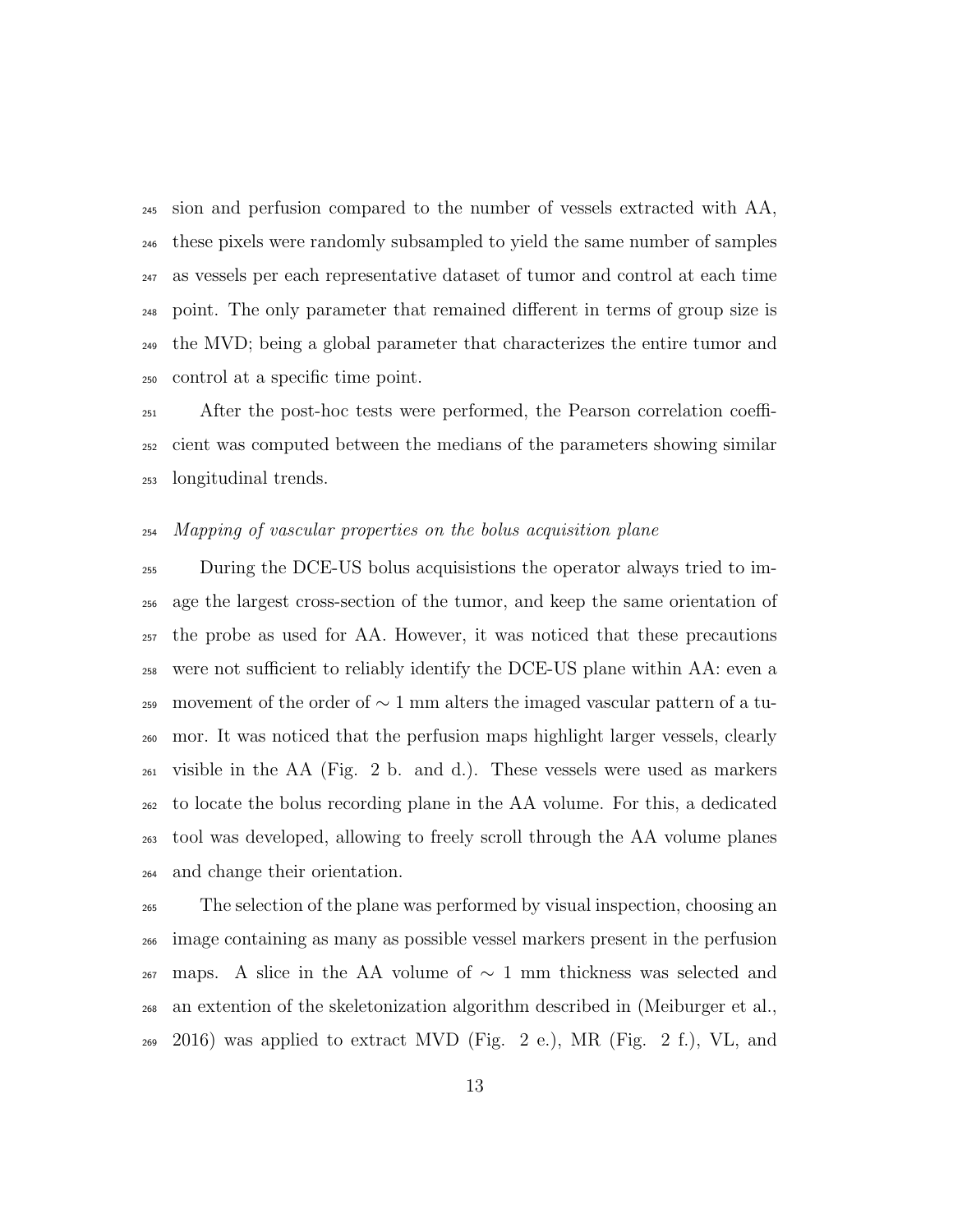SOAM. This slice thickness was chosen to be of the order of the elevational resolution in the bolus recordings and sufficiently large to register vessel segments. This allowed a qualitative comparison of the spatial distribution of the vascular features with those of dispersion and perfusion in the same plane.

 All the image processing and statistical analysis was performed with Mat-lab software (the MathWorks, Natick, MA).

#### Results

Statistical analysis

#### Comparison between tumor and control

 For all the extracted parameters, tumor and control have significantly dif-<sup>281</sup> ferent distributions ( $p < 0.001$ ). However, the magnitude of the differences, expressed in Cohen's d, spans a wide range (Fig. 4), showing a marginal effect size for the DM (Fig. 4 c.), and small to very large differences for the rest of the parameters.

#### Longitudinal study of tumor and control

 Since the DM showed almost no difference between tumor and control, it was excluded from the longitudinal analysis. Boxplots with all parame- ter values binned according to the time points are shown in Fig. 5, while Fig. 6 illustrates the results of the post hoc Kruskall-Wallis test, color-coded according to the significance level of the intra-distribution differences.

 The dispersion median is relatively constant in time for both tumor and control, showing a significant difference for control and tumor distributions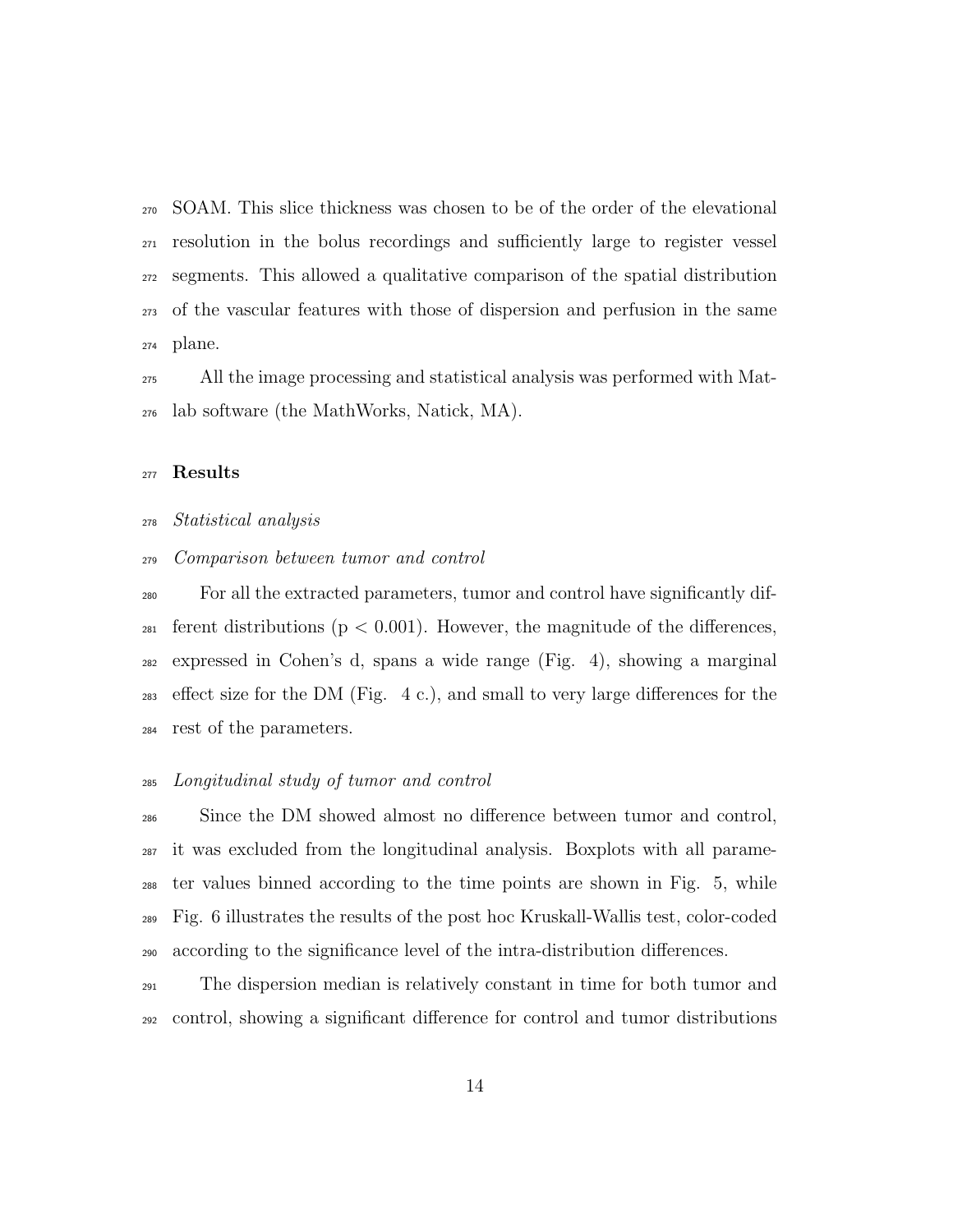(Fig. 5 a., Fig. 6 a.). Tumor perfusion is significantly different from the control at all time points (Fig. 5 b., Fig. 6 b.), peaking for the tumors at the second time point. Interestingly, the longitudinal trend of the control's perfusion seems to mimic the tumor's trend in time, however, at a smaller magnitude, not identified as significant with the post hoc test.

 The VVD is stably higher for tumor, while the MVD seems to follow a similar trend to that of perfusion, peaking for tumors at the second time point. However, the result of the MVD post hoc test is difficult to compare to others since the number of samples is different: only one value of MVD per time point is available, while the other parameters were subsampled according to the number of segmented vessels in the AA volume at a given time point.

 The post hoc results, illustrated by colormaps in Fig. 6, are comparable for dispersion, the VVD, the VL, and the SOAM. However, no significant correlation between the medians of the dispersion levels and the mentioned AA parameters has been identified. As for perfusion, the mean perfusion in tumors and their MVD showed a significant correlation coefficient of 0.572 (p < 0.001) and inclusion of both control and tumor values resulted in a  $_{311}$  Pearson correlation coefficient of 0.67 ( $p < 0.001$ ).

#### Mapping of vascular properties on the bolus acquisition plane

 The spatial parametric maps of the AA skeleton confirmed our observa- tion that there is a correlation between regions of high perfusion and elevated MVD (Fig. 1 b. and f.). No spatial correspondance was found between dis-persion and the other AA - derived parameters.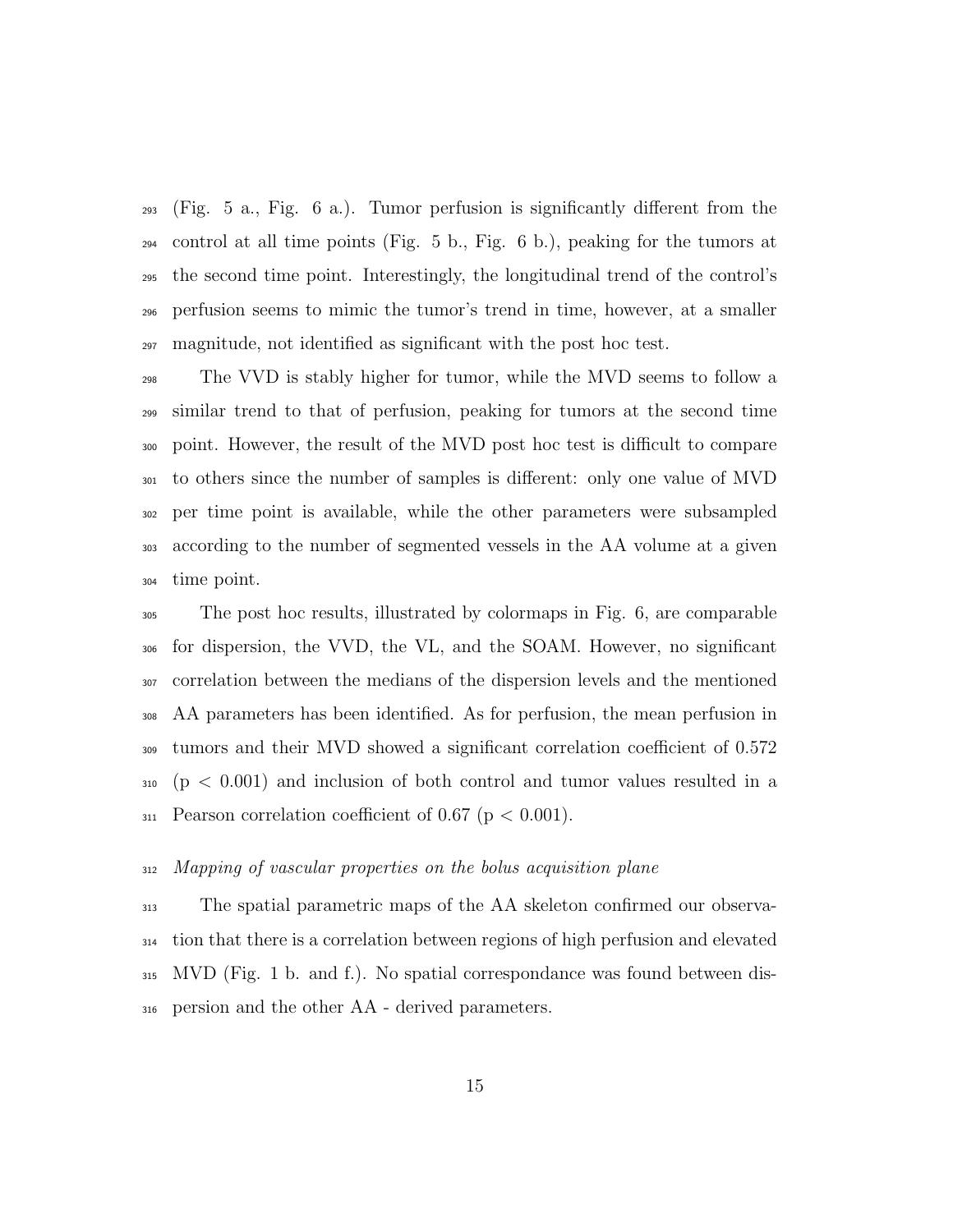#### 317 Discussion

 Dispersion shows a large difference (Cohen's d = 1.68) between tumor and control, exhibiting stable performance at tumor detection as it develops. Perfusion shows a lower discrimination power than dispersion, that is high for younger tumors, peaking at time point 2, and decreases with tumor growth. Interestingly, the perfusion level in the control around the tumor is also elevated (Fig. 5 b.), showing a similar trend as in the tumor itself. This may reflect that the overall perfusion of tissue around the tumor is increased and influenced by the tumor. This effect has been shown for the SOAM, which exhibits intermediate values between that of tumor and control in tissue adjacent to the tumor (Rao et al., 2016). Moreover, it has been shown for the fibrosarcoma model that the vascular source is often located in the periphery of the tumor (Ponce et al., 2007; Tozer et al., 1990; Viglianti et al.,  $330\quad 2004$ ).

 Dispersion of the control stays stable over time, indicating that dispersion- related changes mainly occur within the tumor itself, and not in the sur- roundings. The spatial perfusion and dispersion maps are complementary, showing different patterns of highlighted regions (Fig. 1 b. and c.). Perfusion highlights large vessels, as well as regions with high MVD.

 The SOAM indicates that the tumor has more tortuous vessels, exhibiting a similar trend to that of dispersion (Fig. 5 a., g.) and comparable results for the post-hoc test (Fig. 6 a., g.). Nevertheless, the effect size difference, as indicated by Cohen's d, is much lower for the SOAM than for dispersion. In general, the control regions in this experiment show a higher tortuosity than we previously observed for these rats, expressed by the DM in (Shelton et al.,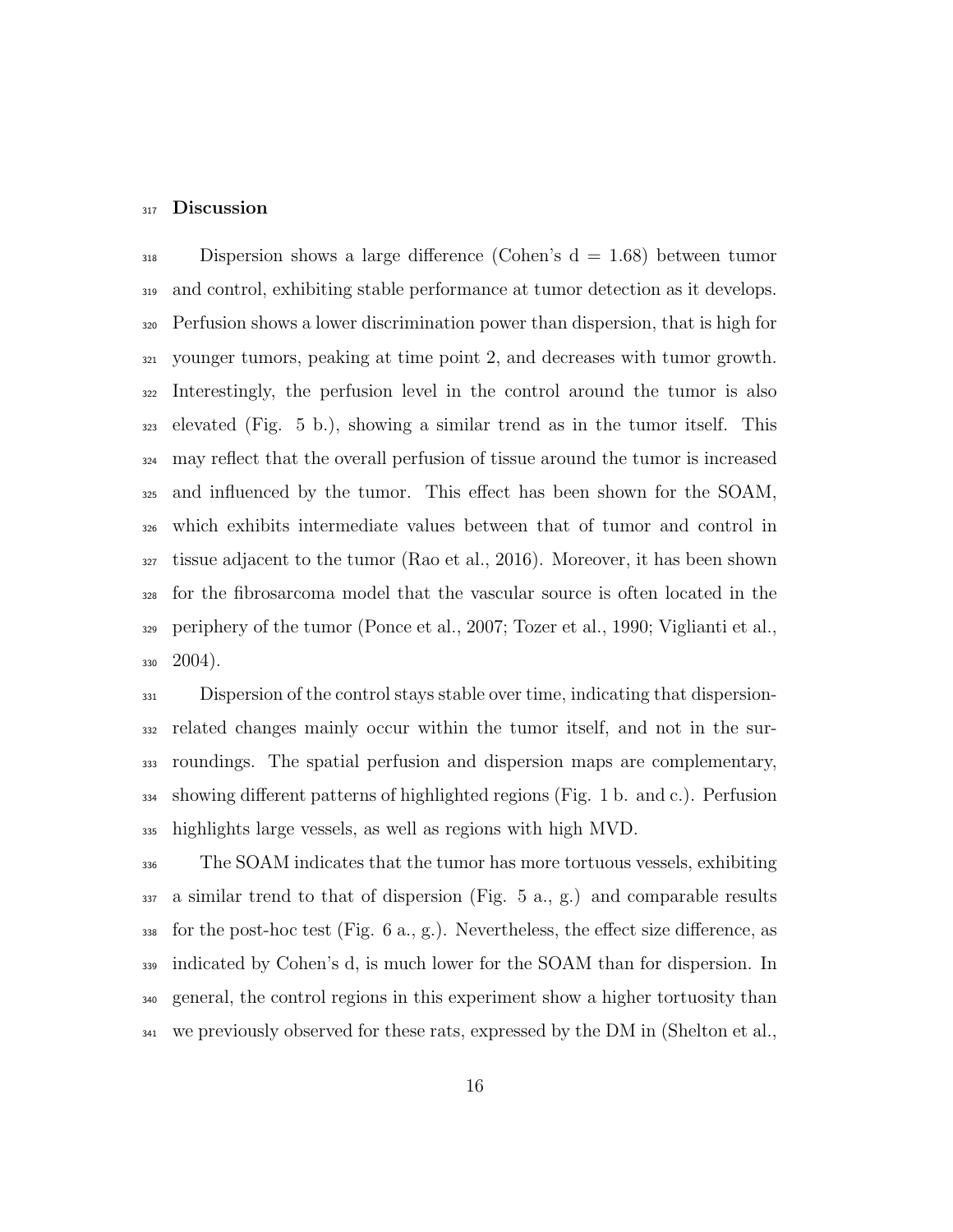2015). Direct comparison of the SOAM in this work and in (Shelton et al., 2015) is not availible since the calculation of the SOAM has been adjusted since then. The unusually high tortuosity for control may be caused by the presence of the bowel region in some of the AA images, which was excluded from analysis in earlier studies, and may have elevated tortuosity. Previous data also shows that the SOAM exhibited an intermediate level of tortuosity in tissue up to 1 cm away from a tumor, with a mean tortuosity between that of tumors and non tumor-bearing animals (Rao et al., 2016). The dis- crimination power of the SOAM in our data set increases for smaller vessels  $_{351}$  (Cohen's d= 0.14 for vessels with a radius  $> 0.11$  mm, 0.28 with an interme- diate radius, and 0.43 with a radius  $< 0.09$  mm). Therefore, its relation with the extracted DCE-US features can not be fully appreciated due to the finite resolution of AA. Similarly, a previous study has shown that the difference in MVD between tumor and control increases for smaller vessels (Sedelaar et al., 2001). Therefore, it may be that the SOAM, MVD, and other metrics extracted in this study are related to dispersion; however, mainly smaller vessels' properties have a significant influence on it. Supporting this hypoth- esis is the former observation that regions with increased MVD correspond to those with low dispersion (Saidov et al., 2016), as derived from immuno- histology. The immunohistology derived MVD was based on evaluation of tomato lectin binding to the endothelial cells and therefore characterized the presence of vessels of all sizes.

 Spots of increased vascular density or large vessels were detected with perfusion colormaps. The correlation between median perfusion level and MVD is the only significant inter-parameter agreement found in this work.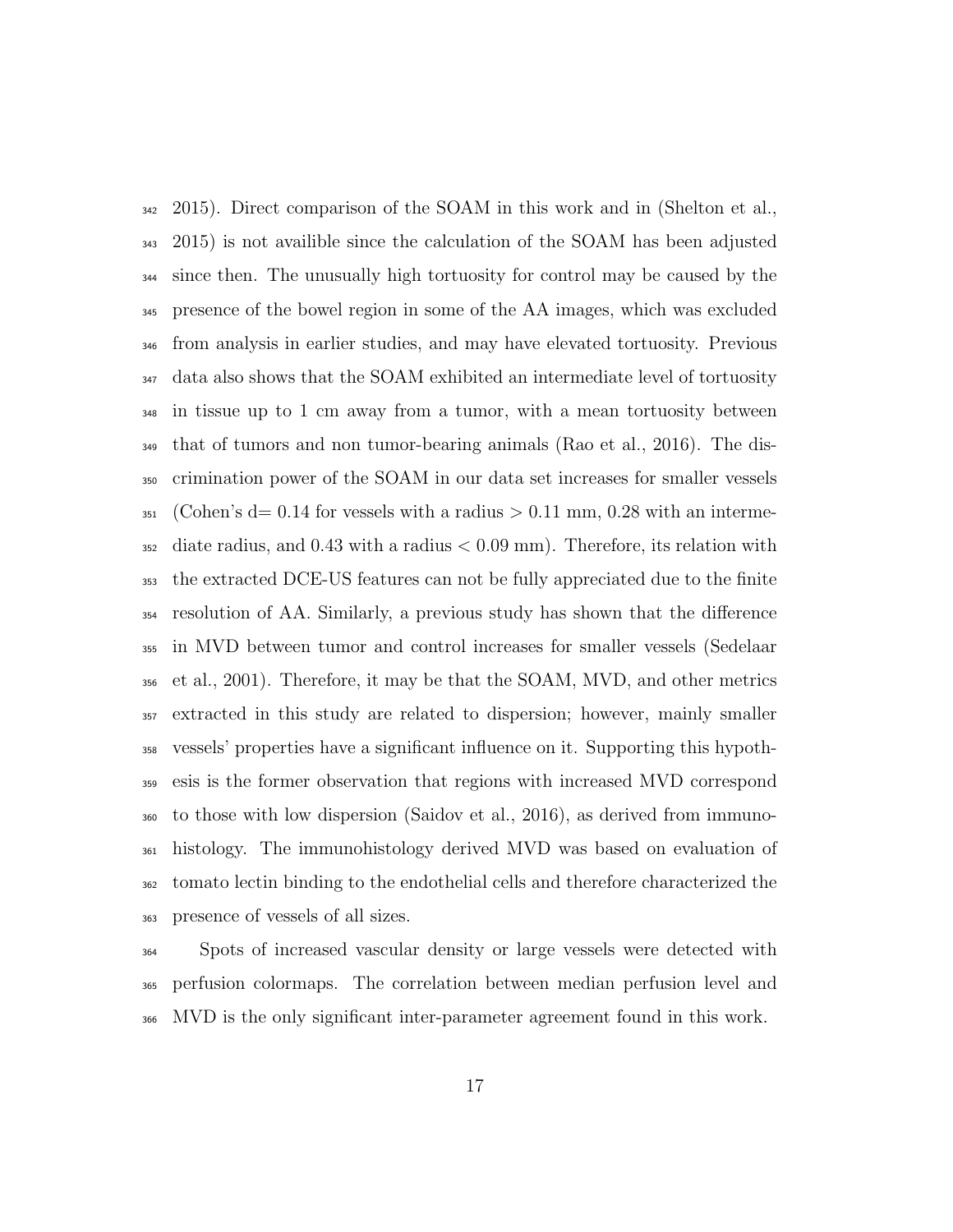The Kruskall-Wallis test is ideally constructed for a study design when subjects are randomly assigned to different groups, so that each subject ap- pears in one group only (Kruskall and Wallis, 1952). Moreover, the subjects within the group must be independent. We realize that these assumptions are not strictly valid in this study, since we observe the tumor evolution in the same rats over time and since the vessels selected from the same rat are, strictly speaking, not independent. However, we do not expect these limita- tions to be crucial for deriving a meaningful conclusion about the significant trends in time.

 Imaging initialization was different among 3 series of experiments, start- $\frac{377}{2}$  ing with day 8, 11, and 13 after tumor implantation, as explained before. We consider that combining all the rats together according to the number of the acquisition is justified as the imaging was initialized according to the same strategy: when the tumors became palpable. However, since we waited for 2-3 days for subsequent assessment if tumors were not pulpable on day 8, in future work it may be benifitial to assess the tumors every day or evaluate all tumors in a single cohort. This would ensure that the development of the imaged tumors is more consistent.

 It is often observed that the wash-out phase is masked by recirculation in small animals. (Stapleton et al., 2009) shows that for a range of administered UCA doses the wash-out phase is more prominent in mice. Different UCA doses should therefore be investigated in our future work, since a prominent wash-out phase, in our experience, enhances the performance of CUDI (Kue- nen et al., 2013b). A clear wash-out would also allow evaluating the wash-out as a complementary perfusion parameter.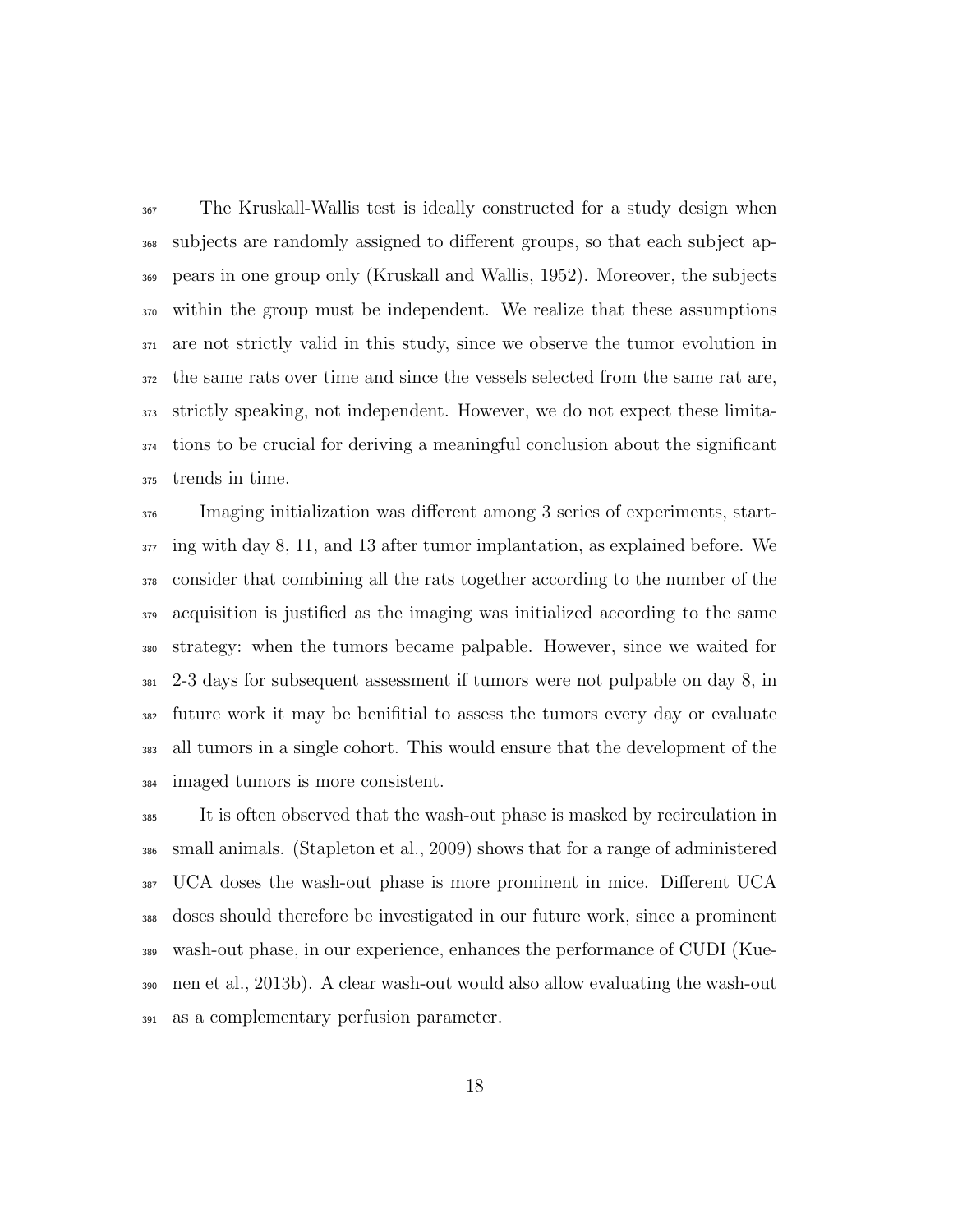An important limitation of this study is the 2D character of the extracted parameters of dispersion and perfusion. The results of the post hoc tests, therefore, must still be taken with caution since it was performed for 3D vascular features evaluated in the whole tumor volume and 2D dispersion and perfusion that leave us blind to out of plane information and restrict us to the central tumor slice, which is not always representative of the whole tumor (Streeter et al., 2011). We mitigated this limitation by performing an additional spatial comparison of the parameter maps in the same plane, matched with the help of large vessels identified in the perfusion maps. The agreement between perfusion and MVD, noticed in the longitudinal trends, was also identified in the spatial distribution of these parameters in the same plane, raising more confidence to the finding that perfusion and MVD are correlated.

 An improved study design should either include 3D DCE-US (Schalk et al., 2015), giving more accurate overall tumor characteristics, or a regis- tration procedure, allowing to fix the orientation of the probes and identify the location of the DCE-US plane within the AA volume. The finding that perfusion highlights large vessels can be used to further improve registration. The abscence of any parameters correlated with dispersion may pinpoint to the limitation of AA as a validation method for CUDI: while enabling very high resolution ultrasound imaging, it may not be sufficient to find out which vascular properties substantially influence dispersion, since dispersion may be mainly defined by properties of subresolution vessels. In this respect, it is possible to direct our attention to superlocalization methods that overcome the limit of diffraction: they are able to track singe bubbles and determine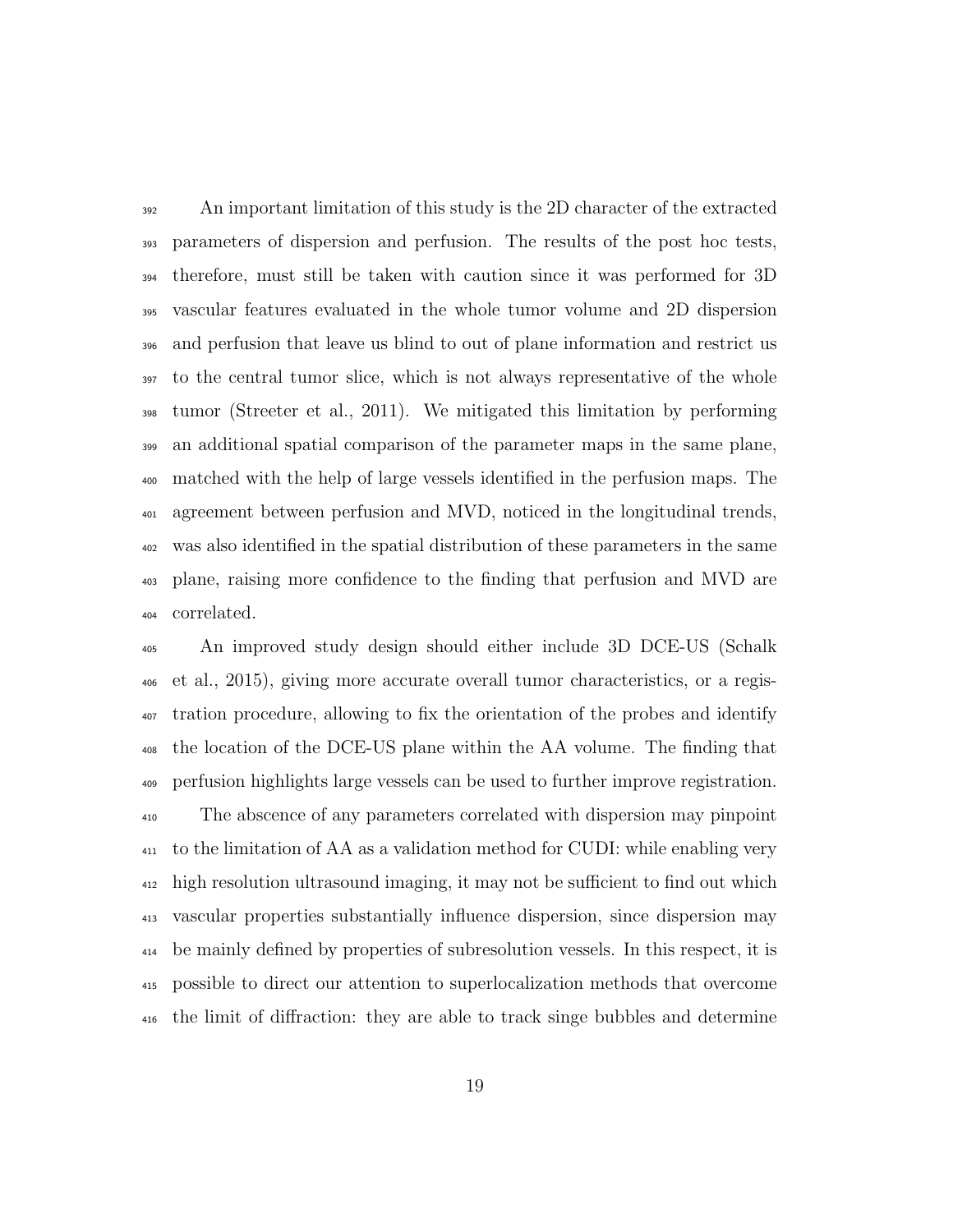their exact positions by finding the centers of their point spread functions (Cox and Beard, 2015; Errico et al., 2015). Another possible reason for the abscence of vascular parameters that correlate with dispersion is that the adopted dispersion parameter, is in fact related to both dispersion and flow velocity (Kuenen et al., 2013a). Different vascular parameters may contribute to the separate terms of dispersion and flow velocity, while we assessed their combination. In this regard, it would also be of interest to apply another analysis to the DCE-US bolus recordings that allows to separate dispersion and velocity contributions (van Sloun et al., 2017).

# Conclusions

<sup>427</sup> In this work, dispersion demonstrated its superior performance at tumor classification compared to perfusion, as previously found for prostate cancer (Kuenen et al., 2013a,b; Mischi et al., 2012). Perfusion colormaps highlight large vessels and regions of elevated MVD. The vascular factors that deter- mine the dispersion level remain yet to be found, as well as the role of vessels with a diameter below 100-200 µ in defining perfusion levels.

#### Acknowledgements

 This work was supported by the European Research Council Starting Grant (#280209) and the Impulse2 programme within TU/e and Philips. This work was also supported by R01CA170665, R43CA165621,and R01CA189479 from the National Institutes of Health. Disclosure: P.A. Dayton declares that he is an inventor on a patent enabling the acoustic angiography technology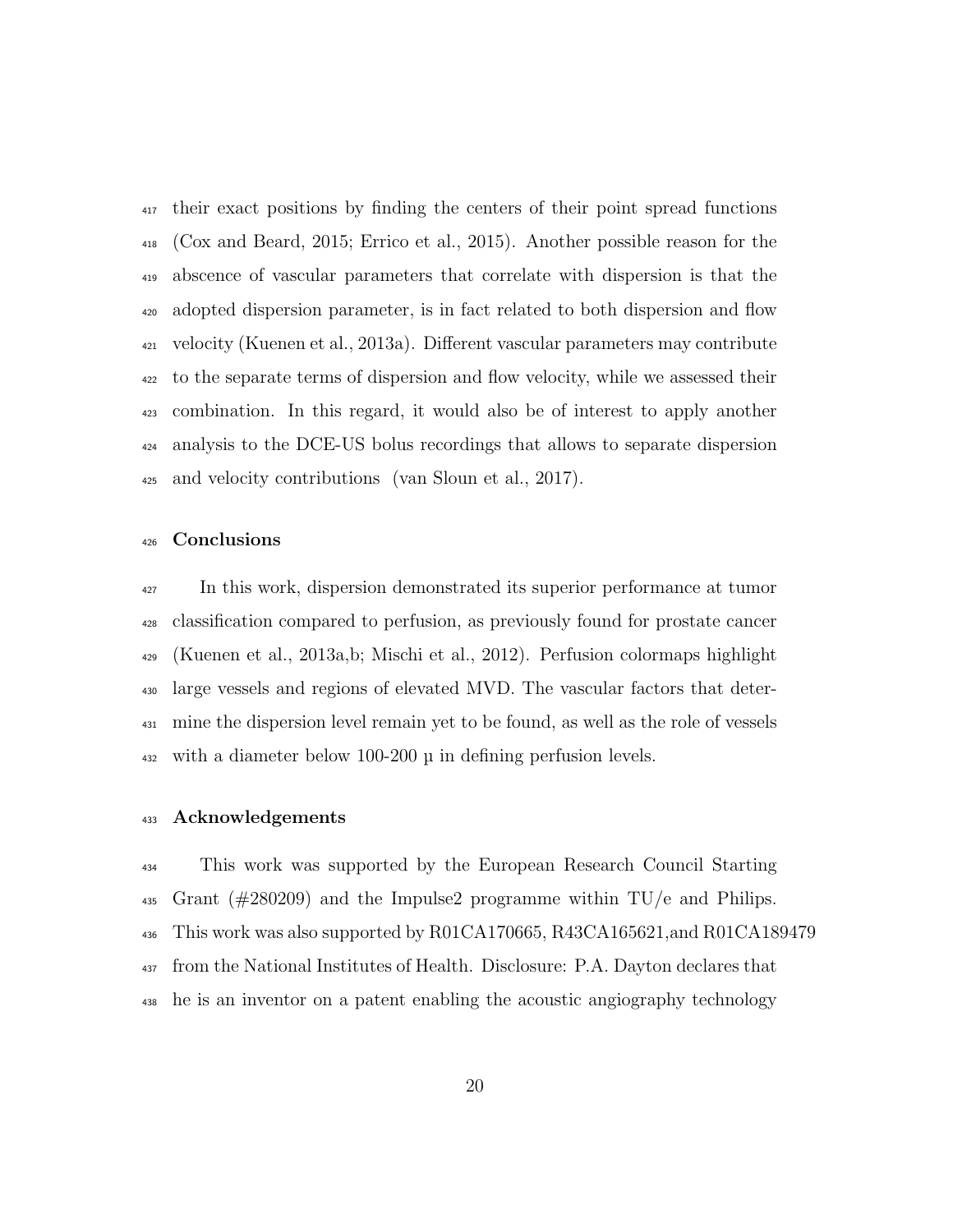and a co-founder of SonoVol, Inc, a company which has licensed this tech-nology.

- Abbreviations
- AA Acoustic angiography
- CUDI Contrast ultrasound dispersion imaging
- DCE-US Dynamic contrast-enhanced ultrasound
- DM Distance metric
- IDC Indicator dilution curve
- LDRW Local density random walk
- MR Mean radius
- MVD Microvascular density
- SOAM Sum of angles metric
- TIC Time intensity curve
- UCA Ultrasound contrast agent
- VL Vessel length
- VVD Volume vascular density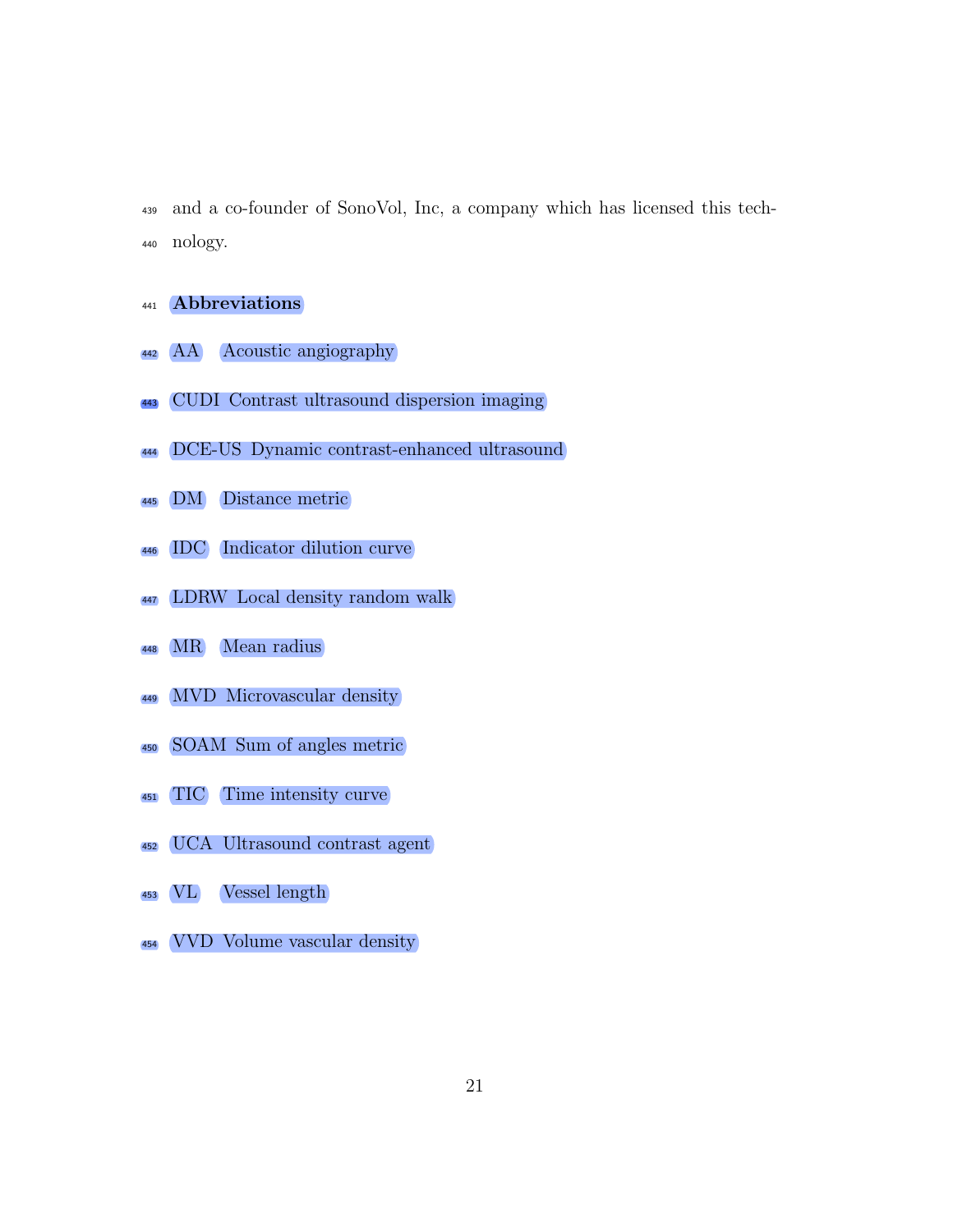- Brock M, Eggert T, Rein JP, Roghmann F, Braun K, Bjrn L, Sommerer F,
- J. N, Bodman C. Multiparametric ultrasound of the prostate: Adding con- trast enhanced ultrasound to real-time elastography to detect histopatho-logically confirmed cancer. J Urol, 2013;189:93–98.
- Bullitt E, Gerig G, Pizer SM, Lin W, Aylward SR. Measuring tortuosity of the intracerebral vasculature from mra images. IEEE Trans Med Imaging, 2003;22:1163–1171.
- Cosgrove D, Lassau N. Imaging of perfusion using ultrasound. Eur J Nucl Med Mol Imaging, 2010;37:65–85.
- Cox B, Beard P. Super-resolution ultrasound. Nature, 2015;527:451–452.
- Errico C, Pierre J, Pezet S, Desailly Y, Lenkei Z, Couture O, M. T. Ultra- fast ultrasound localization microscopy for deep super-resolution vascular imaging. Nature, 2015;527:499–502.
- Folkman J. Tumor angiogenesis: theraputic implications. N Engl J Med, 1971;285:1182–1186.
- Gessner R, Frederick C, Foster F, Dayton P. Acoustic angiography: A new imaging modality for asessing microvascular architecture. Int J Biomed Imaging, 2013;2013.
- Koumoutsakos P, Pivkin I, Milde F. The fluid mechanic of cancer and its therapy. Annu Rev Fluid Mech, 2013;45:325–355.
- Kruskall WH, Wallis WA. Use of ranks in one-criterion variance analysis. J Am Stat Assoc, 1952;47:583–621.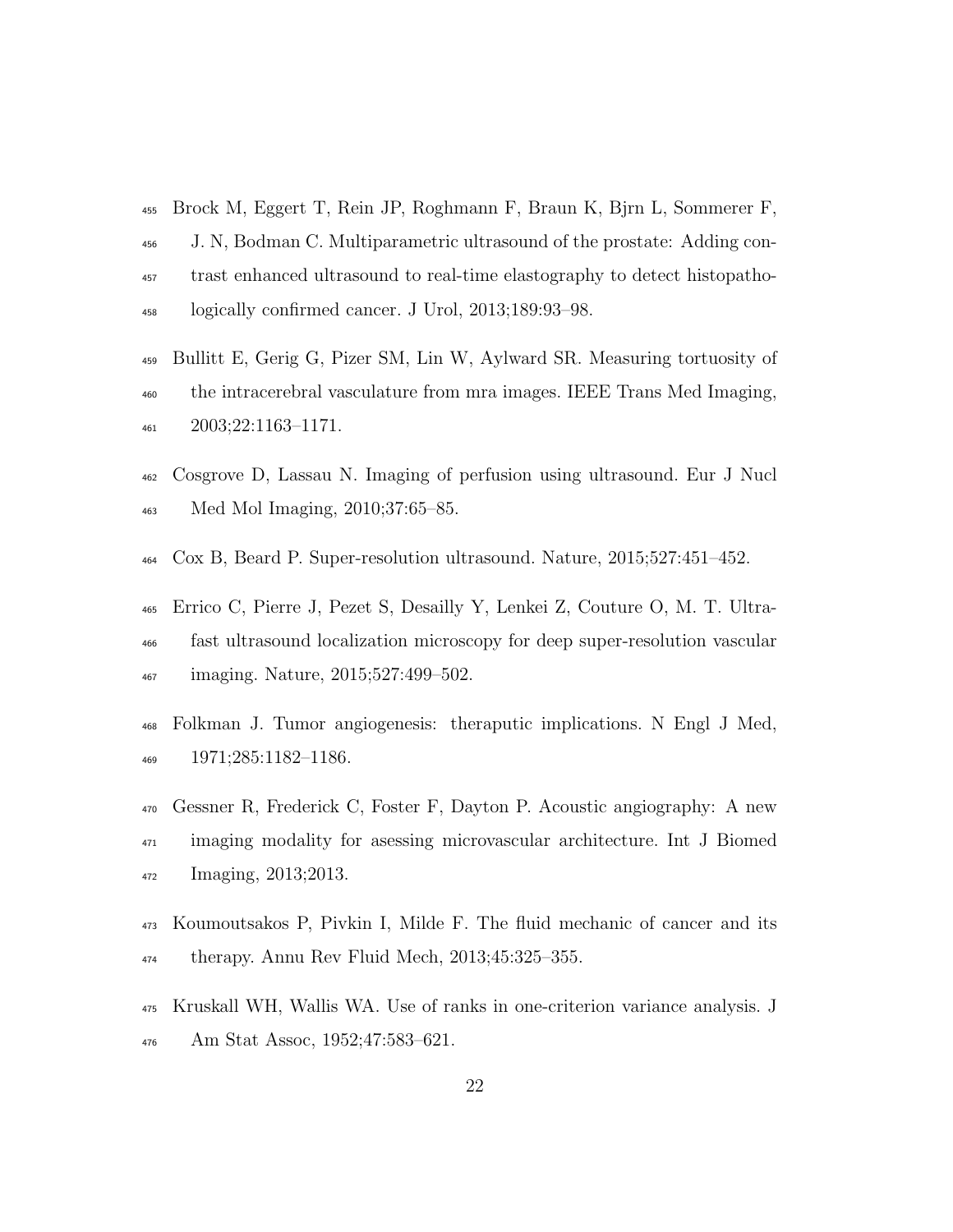- Kuenen M, Saidov T, Wijkstra H, Mischi M. Contrast-ultrasound disper- sion imaging for prostate cancer localization by improved spatiotemporal similarity analysis. Ultrasound Med Biol, 2013a;39:1631–1641.
- Kuenen M, Saidov T, Wijkstra H, Mischi M. Spatiotemporal correlation of ultrasound-contrast-agent dilution curves for angiogenesis localization by dispersion imaging. IEEE Trans Ultrason Ferroelectr Freq Control, 2013b;60:2665–2669.
- Kuenen MPJ, Herold IHF, Korsten HHM, de la Rosette JJMCH, Wijkstra H. Maximum-likelihood estimation for indicator dilution analysis. IEEE Trans Biomed Eng, 2014;61:821–831.
- Kuenen MPJ, Mischi M, Wijkstra H. Contrast-ultrasound diffusion imag- ing for localization of prostate cancer. IEEE Trans Med Imaging, 2011;30:1493–1502.
- Mann HB, Whitney D. On a test of whether one of two random variables is stochastically larger than the other. Ann Math Stat, 1947;18:50–60.
- Meiburger KM, Nam S, Chung E, Suggs LJ, Emelianov SY, Molinari F. Skeletonization algorithm-based blood vessel quantification using in vivo 3d photoacoustic imaging. Phys Med Biol, 2016;61:7994–8009.
- Mischi M, Kuenen MPJ, Wijkstra H. Angiogenesis imaging by spatiotempo- ral analysis of ultrasound-contrast-agent dispersion kinetics. IEEE Trans Ultrason Ferroelectr Freq Control, 2012;59:621–629.
- Narang AS, Varia S. Role of tumor vascular architecture in drug delivery. Vol. 63, 2011.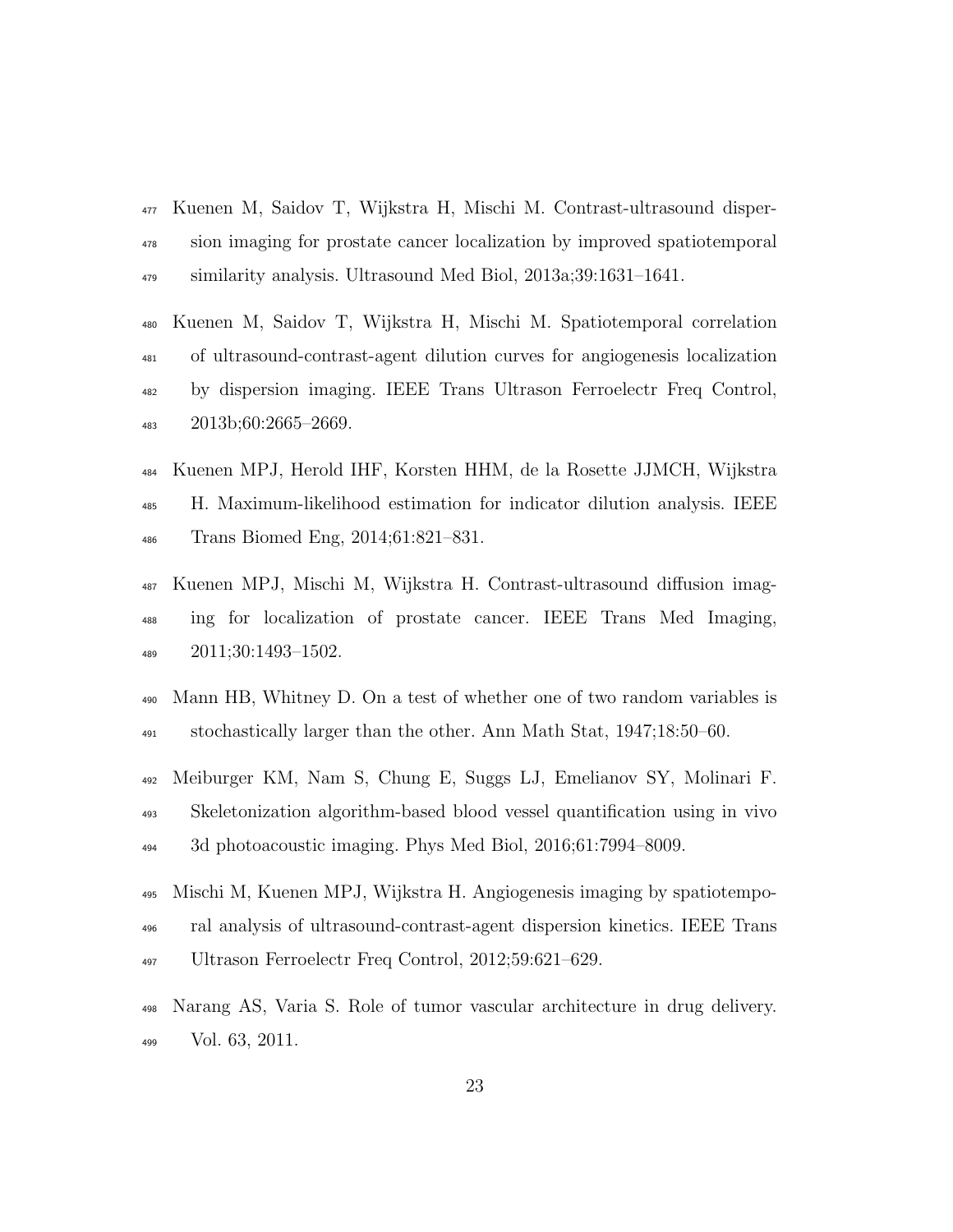- Panfilova A, Shelton S, Sloun R, Demi L, Wijkstra H, Dayton P, Mischi M. Does contrast ultrasound dispersion imaging reveal changes in tortuosity? a comparison with acoustic angiography, 2016.
- Ponce A, Viglianti B, Yu D, Yarmolenko P, Michelich C, Woo J, Bally M, De- whirst M. Magnetic resonance imaging of temperature-sensitive liposome release: Drug dose painting and antitumor effects. J. Natl Cancer Inst, 2007;99:53–63.
- Quaia E. Assessment of tissue perfusion by contrast-enhanced ultrasound. Eur Radiol, 2011;21:604–615.
- Rao S, Shelton S, Dayton P. The 'fingerprint' of cancer extends beyond solid tumor boundaries: assessment with a novel ultrasound imaging approach. <sup>511</sup> IEEE Trans Biomed Eng, 2016;63.
- Rognin NG, Frinking P, Costa M, Arditi M. In-vivo perfusion quantifica- tion by contrast ultrasound: Validation of the use of linearized video data vs. raw rf data. In: 2008 IEEE Int Ultrason Symp Proceedings. Piscat-away:IEEE, 2008. pp. 1690–1693.
- Saidov T, Heneweer C, Keunen M, Broich-Oppert J, Wijkstra H, Rosette J, Mischi M. Fractal dimension of tumor microvasculature by dce-us: prelim-inary study in mice. Ultrasound Med Biol, 2016;42:2852–2863.
- Schalk S. Towards 3d prostate cancer localization by contrast ultrasound dispersion imaging. Ph.D. thesis, 2017.
- Schalk SG, Demi L, Smeenge M, Millis DM, Wallace K, de la Rosette J, Wijkstra H, Mischi M. 4d spatiotemporal analysis of ultrasound contrast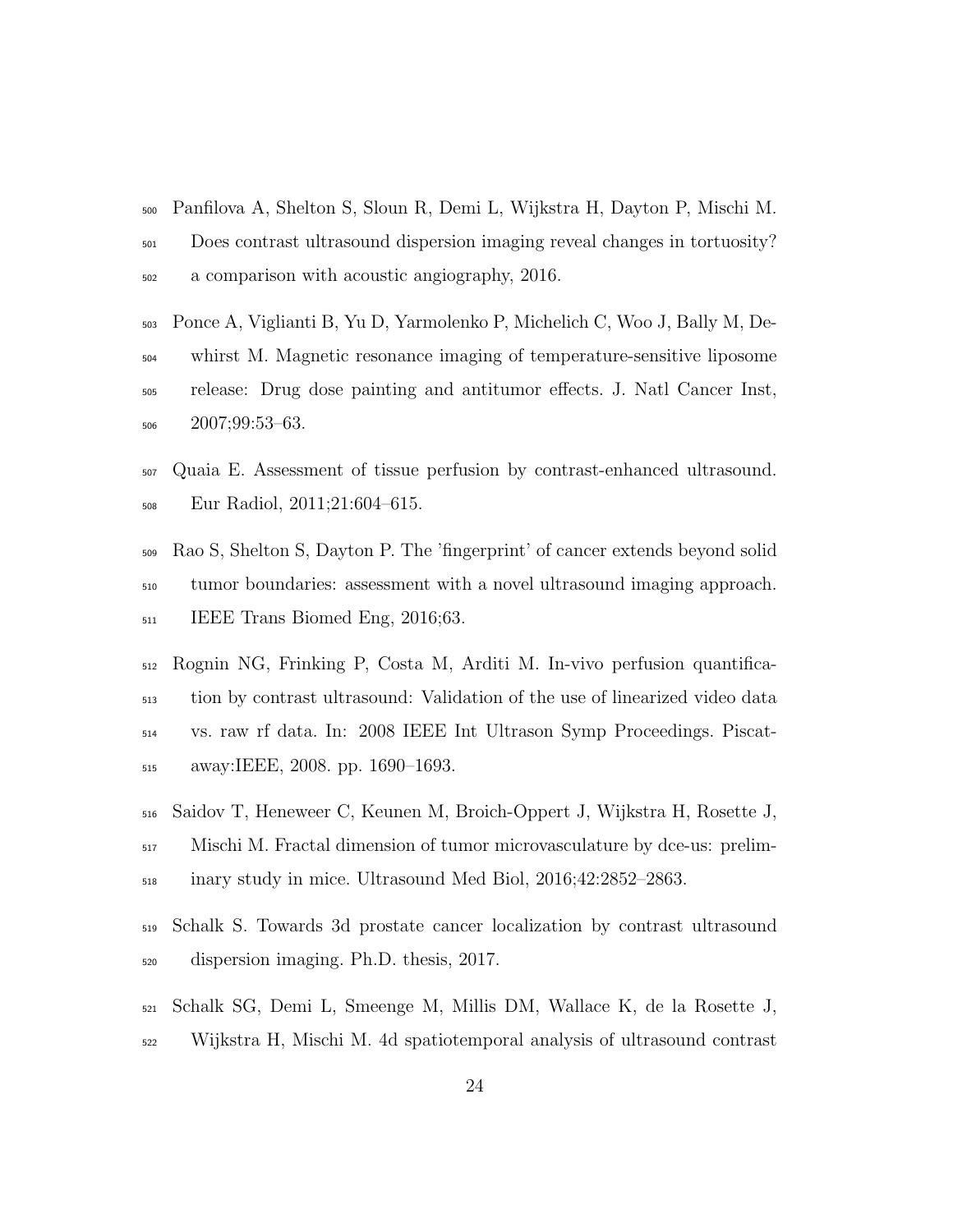- agent dispersion for prostate cancer localization: a feasibility study. IEEE Trans. Ultrason. Ferroelectr. Freq. Control, 2015;62:839–851.
- Sedelaar JM, Leenders G, Hulsbergen-van de Kaa C, Poel H, Laak J, De- bruyne F, Wijkstra H, Rosette J. Microvessel density: Correlation be- tween contrast ultrasonography and histology of prostate cancer. Eur Urol, 2001;40:285–293.
- Shelton S, Lee Y, Lee M, Cherin E, Foster F, Aylward S, Dayton P. Quantifi- cation of microvascular tortuosity during tumor evolution utilizing acoustic angiography. Ultrasound Med Biol, 2015;41:1869–1904.
- Stapleton S, Goodman H, Yu-Qing Z, Cherin E, Henkelman R, Burns P, Foster F. Acoustic and kinetic behavior of definity in mice exposed to high frequency ultrasound. Ultrasound Med Biol, 2009;35:296–307.
- Streeter J, R.C. G, Tsuruta J, Feingold S, Dayton P. Assessment of molec- ular imaging of agiogenesis with three-dimentional ultrasonography. Mol Imaging, 2011;10:460–468.
- Strouthos C, Lampaskis M, Sboros V, McNeilly A, Averkiou M. Indicator dilution models for the quantification of microvascular blood flow with bolus administration of ultrasound contrast agents. IEEE Trans Ultrason Ferroelectr Freq Control, 2010;57:1296–1310.
- Sullivan MG, Feinn R. Using effect size or why the p-value is not enough. J Grad Med Educ, 2012;4:279–282.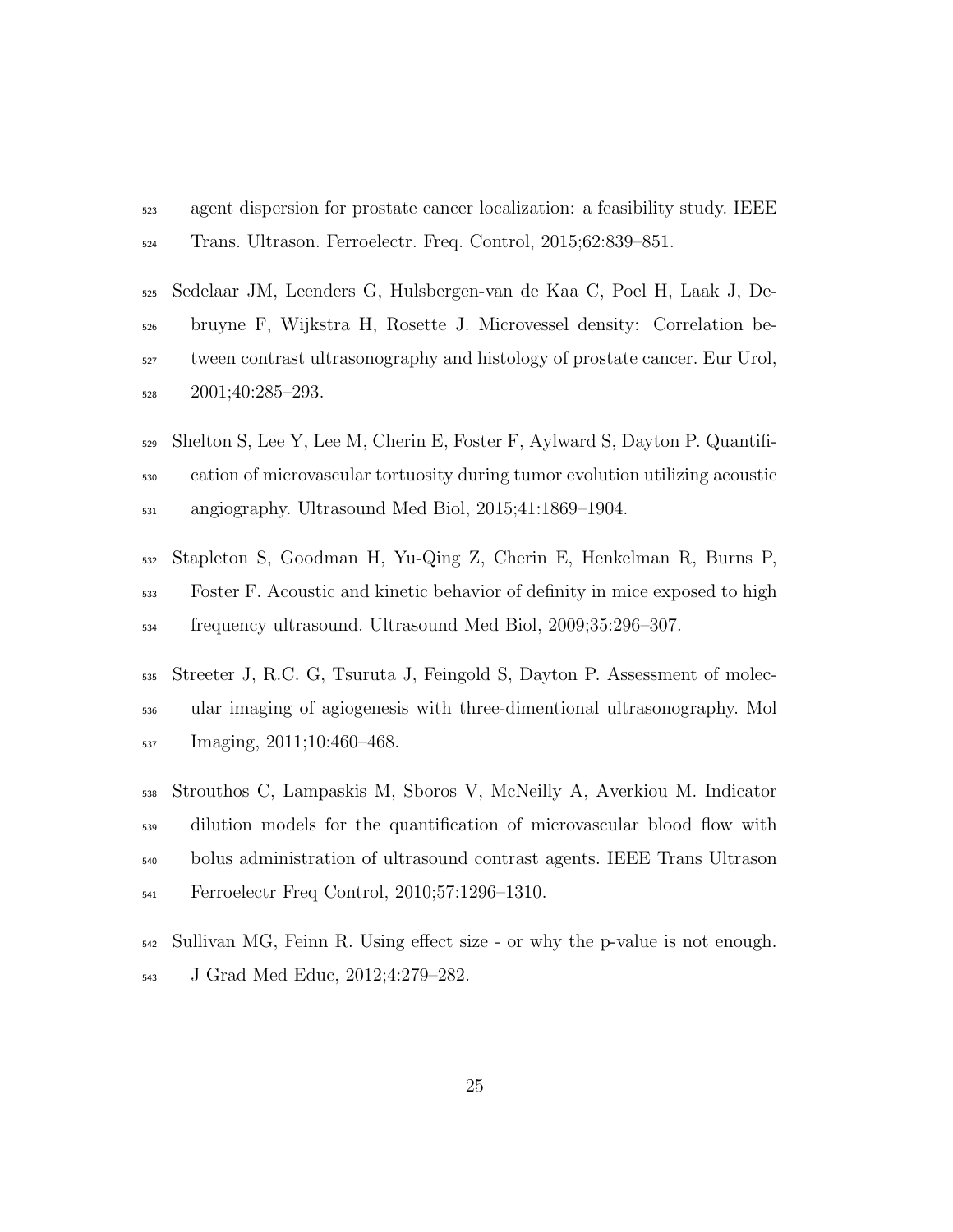- Tozer GM, Lewis S, Michalowski A, Aber V. The relationship between re- gional variations in blood flow and histology in a transplanted rat fibrosar-coma. Br. J. Cancer, 1990;61:250–257.
- Vala HJ, Baxi A. A review on otsu image segmentation algorithm. Int J Adv Res Comput Sci Softw Eng, 2013;2:387–389.
- van Sloun RJ, Demi L, Postema AW, de la Rosette JJ, Wijkstra H, Mischi M. Ultrasound-contrast-agent dispersion and velocity imaging for prostate cancer localization. Med Image Anal, 2017;35:610–619.
- Viglianti B, Abraham S, Michelich C, Yarmolenko P, MacFall J, Bally M, Dewhirst M. In vivo monitoring of tissue pharmacokinetics of lipo- some/drug using mri: Illustration of targeted delivery. Magnet Reson Med, 2004;51:1153–1162.
- Zhao H, Xu R, Ouyang Q, Chen L, Dong B, Huihua Y. Contrast-enhanced ultrasound is helpful in the differentiation of malignant and benign breast lesions. Eur J Radiol, 2010;73:288–293.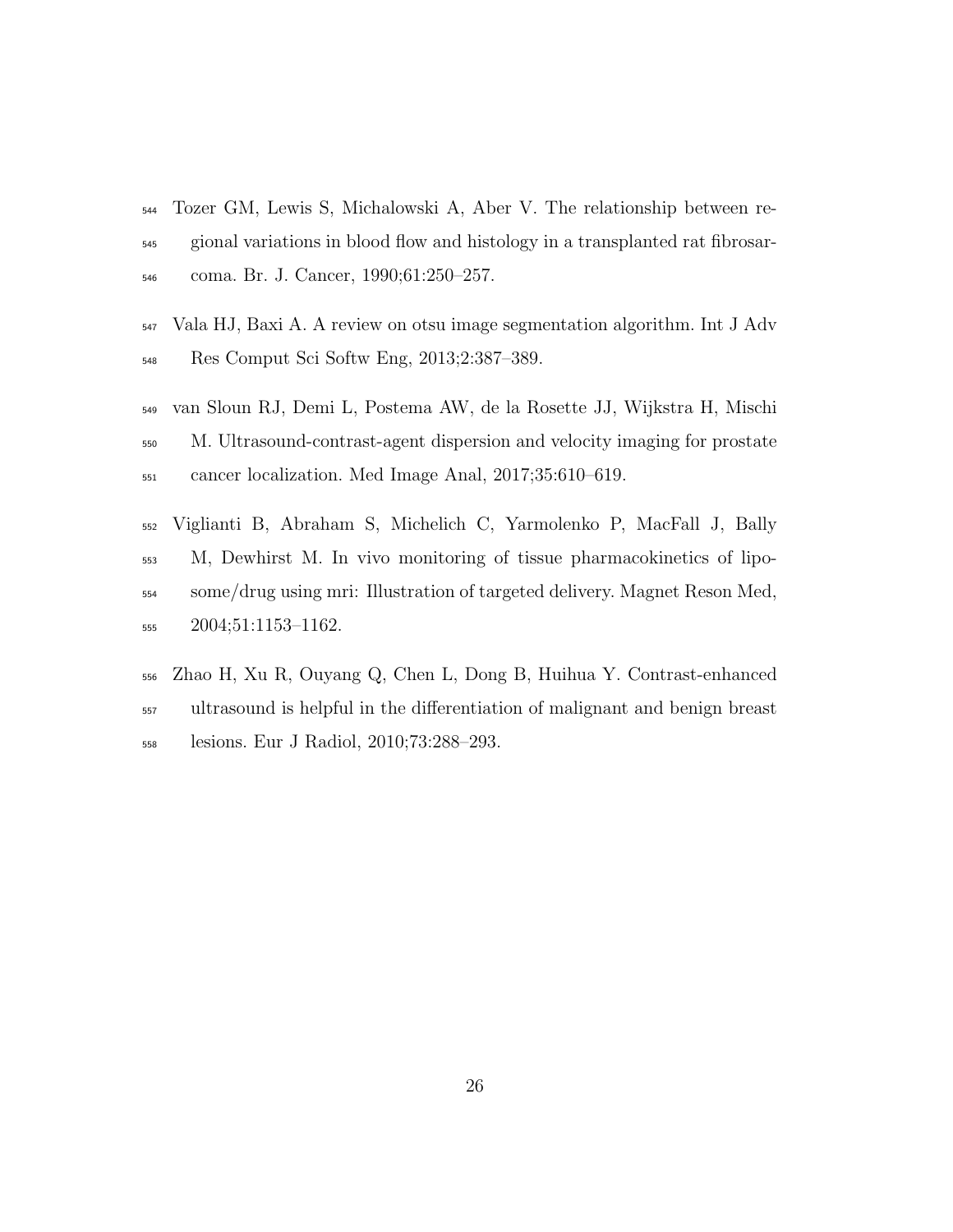#### Figure Captions

 Figure 1: DCE-US and AA images of the same plane, and maps of the extracted features. a: maximum intensity projection of the DCE-US video. The tumor is encircled by a red contour, while the region out- side the blue contour belongs to the control, separated by a margin which was not included in the analysis. Regions with power below the threshold of -22 dBs of the maximum intensity are displayed in black. b-c: perfusion and dispersion colormaps, respectively. Regions with power below -22 dBs of the maximum intensity are displayed in white. d: Selected AA slice. e-f: vascular skeleton, colorcoded according to the values of the microvascular desity, and mean radius, respectively (yellow indicates low values, while red inicates high values). The num-<sub>571</sub> bers in b and d illustate the vessels identified in the perfusion maps, used as markers to locate the right plane in AA volumes.

 Figure 2: A typical preprocessed indicator dilution curve. T1 shows the appearance time, T0 is taken 3 seconds before appearance time. The interval from T0 to T2 shows the interval of the IDC used for disper- sion analysis. The tangens of the angle alpha of the line fitted to the indicator dilution curve in the 2 seconds after appearance time is the wash-in-rate.

- Figure 3: AA maximum intensity projection. The tumor region is indicated by the red contour, surrounded by the control region.
- $_{581}$  Figure 4: Boxplots of tumor and control parameters, binned together from all time points. a: dispersion, b: perfusion, c: distance metric, d: sum